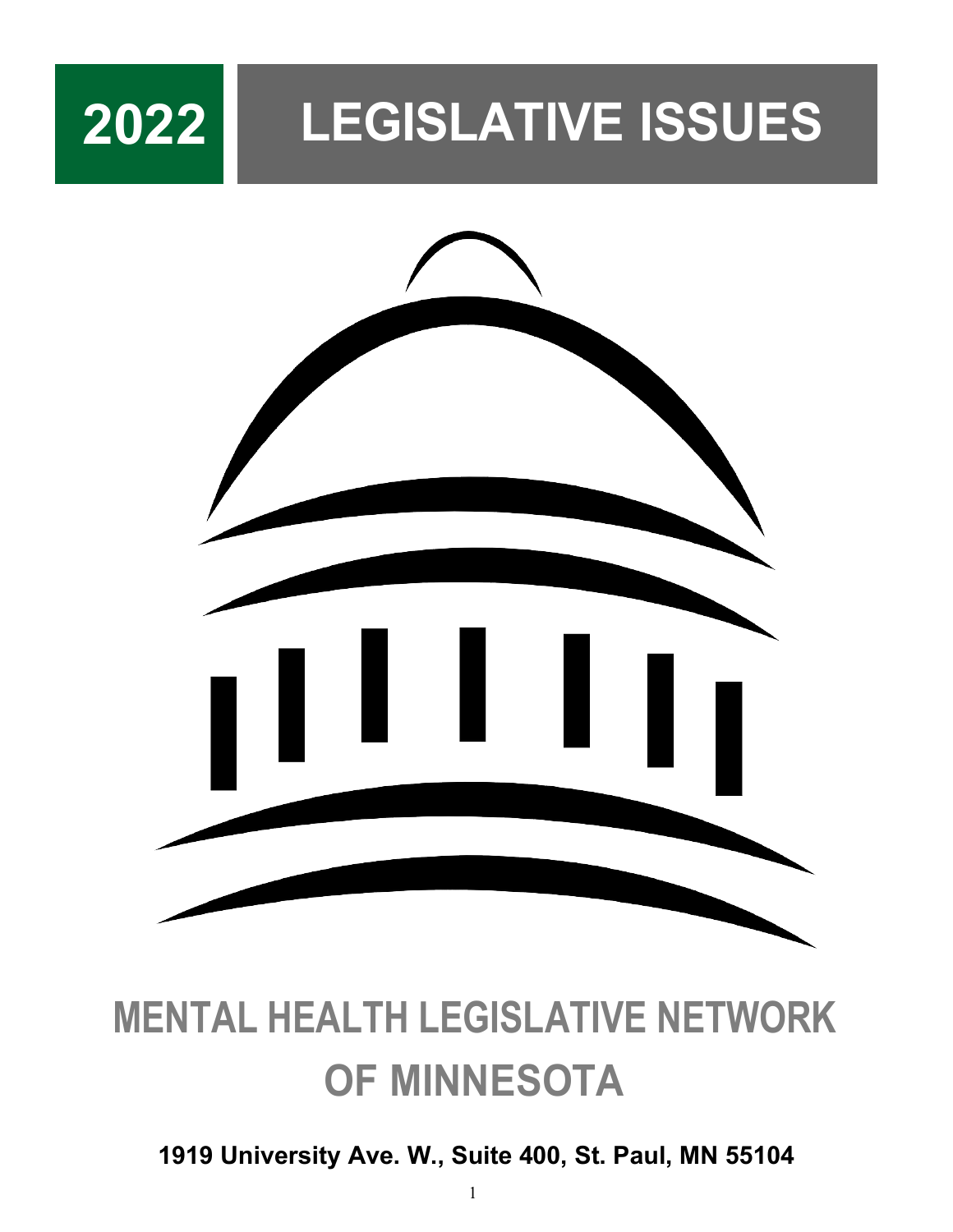### **MENTAL HEALTH LEGISLATIVE NETWORK 2022**

The Mental Health Legislative Network (MHLN) is a broad coalition that advocates for a statewide mental health system that is of high quality, accessible and has stable funding. The organizations in the MHLN all work together to create visibility on mental health issues, act as a clearinghouse on public policy issues and to pool our knowledge, resources and strengths to create change.

This booklet provides important information for legislators and other elected officials on how to improve the lives of children and adults with mental illnesses and their families and how to build Minnesota's mental health system.

#### **The following organizations are members of the Mental Health Legislative Network:**

ACCORD Allina Health System Amherst H. Wilder Foundation Avivo AspireMN Barbara Schneider Foundation Catholic Charities of St. Paul and Minneapolis Central Minnesota Mental Health Center Fraser Guild The Heart and Mind Connection Hennepin Healthcare Lutheran Social Service of Minnesota Mental Health Minnesota Mental Health Providers Association of Minnesota Mental Health Resources Mid-Minnesota Legal Assistance/Minnesota Disability Law Center MARRCH - Minnesota Association of Resources for Recovery and Chemical Health Minnesota Association for Children's Mental Health Minnesota Association for Marriage and Family Therapy Minnesota Association of Community Mental Health Programs Minnesota Behavioral Health Network MN Office of Ombudsman for Mental Health and Developmental Disabilities Minnesota Prenatal to Three Coalition Minnesota Psychiatric Society Minnesota Psychological Association Minnesota School Social Workers Association Minnesota Social Service Association NAMI Minnesota National Association of Social Workers, Minnesota Chapter Northeast Youth & Family Services NUWAY People Incorporated Pregnancy Postpartum Support Minnesota State Advisory Council on Mental Health Subcommittee on Children's Mental Health Touchstone Mental Health Vail Place Washburn Center for Children Wellness in the Woods

If you have questions about the Mental Health Legislative Network or about policies related to the mental health system, please feel free to contact NAMI Minnesota at 651-645-2948 or Mental Health Minnesota at 651-493-6634. These two organizations co-chair the Mental Health Legislative Network.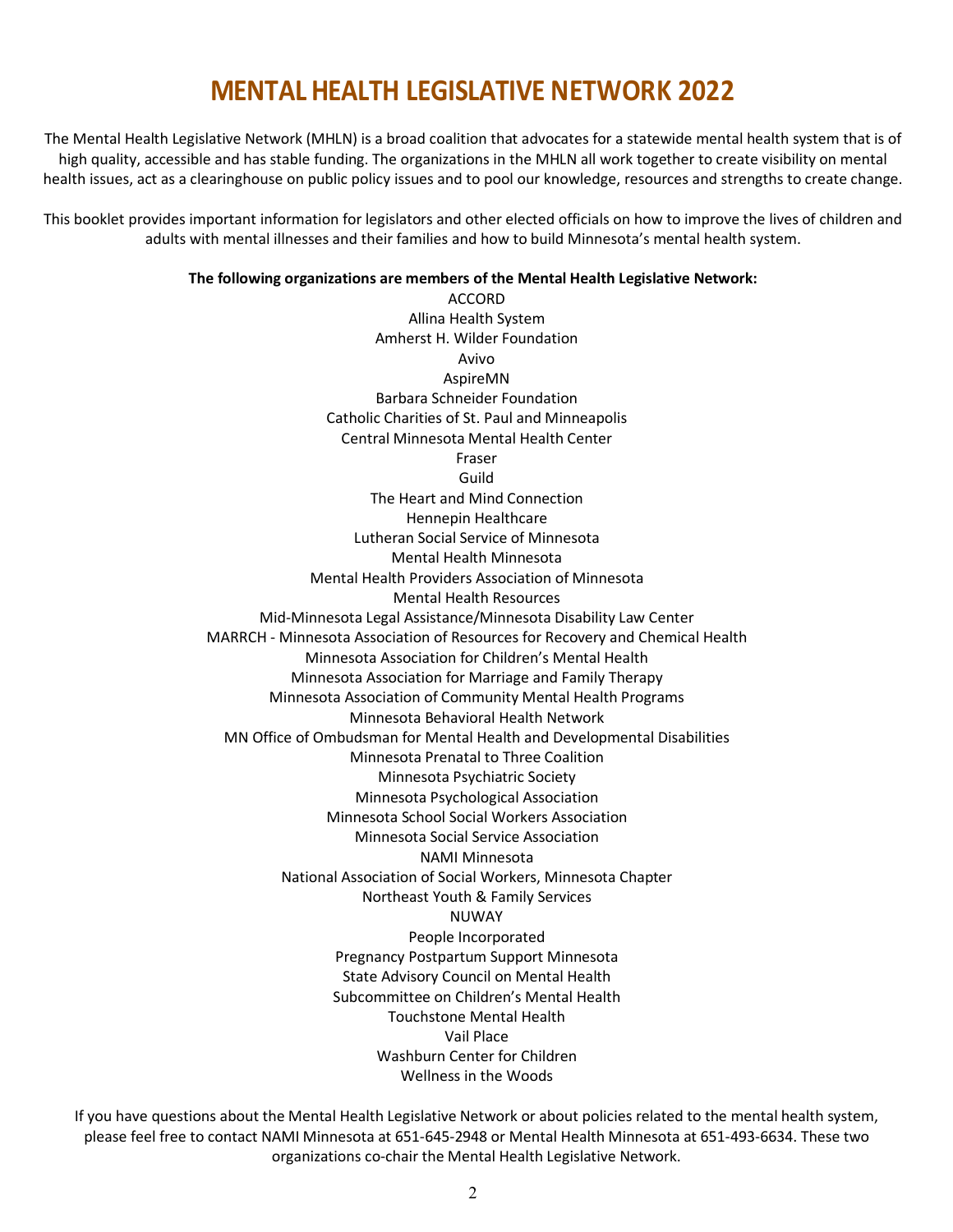## **TABLE OF CONTENTS**

| Telehealth<br>$\bullet$<br><b>Reimbursement Rates</b><br>٠<br><b>Uniform Service Standards</b><br>$\bullet$<br>Network Adequacy<br>$\bullet$<br>Certified Community Behavioral Health Clinics<br>$\bullet$<br><b>Direct Care and Treatment</b><br>$\bullet$<br><b>Hospital Beds</b><br>$\bullet$ |  |
|--------------------------------------------------------------------------------------------------------------------------------------------------------------------------------------------------------------------------------------------------------------------------------------------------|--|
| Continuum of Care<br>$\bullet$<br>Housing<br>$\bullet$<br>Crisis Response<br>$\bullet$<br>Clubhouses and Community Support Programs<br>٠<br>First Episode<br>٠<br>Employment<br>$\bullet$<br><b>Behavioral Health Homes</b><br>$\bullet$                                                         |  |
| <b>Early Childhood Consultation</b><br>$\bullet$<br>School-Linked Mental Health Services<br>$\bullet$<br>Children's Mental Health Supports<br>$\bullet$<br>Education<br>$\bullet$<br><b>Conversion Therapy</b><br>$\bullet$                                                                      |  |
| <b>Workforce Concerns</b><br>$\bullet$<br>Suicide Prevention<br>$\bullet$<br>988 Implementation<br>Community Mental Health Treatment<br>MA Reimbursement for Collaborative Care Management (CoCM) Codes                                                                                          |  |
| Competency Restoration<br>Criminal Justice<br>Prison and Probation                                                                                                                                                                                                                               |  |
| Coordinated Care in Integrated and Culturally Diverse Health Settings<br>Cannabis Legalization<br>٠<br>Establishment of License for Behavior Analysts<br>$\bullet$                                                                                                                               |  |

• *Access to Tobacco Dependence Treatment*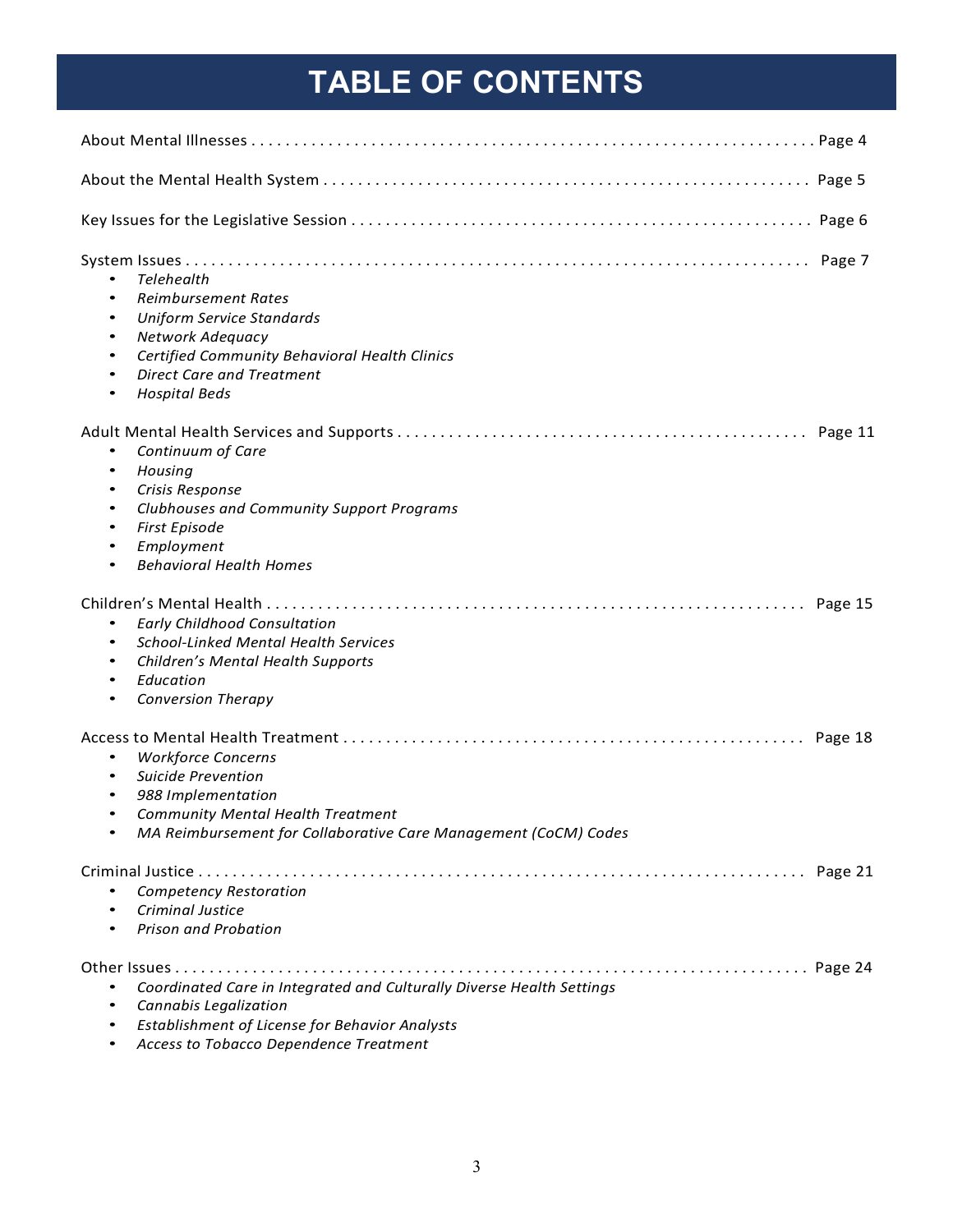## **MENTAL ILLNESSES**



Mental illnesses are medical conditions that disrupt a person's thinking, feeling, mood, ability to relate to others and daily functioning. Mental illnesses affect about one in five people in any given year. People affected more seriously by mental illnesses number about 1 in 25. Mental illnesses can affect persons of any age, race, religion, political party or income.

Examples of mental illnesses include major depression, schizophrenia, bipolar disorder, obsessive compulsive disorder (OCD), anxiety, panic disorder, post-traumatic stress disorder (PTSD), eating disorders and borderline personality disorder. There is a continuum, with good mental health on one end and serious mental illnesses on the other end.

Mental illnesses are treatable. Most people diagnosed with a serious mental illness can get better with effective treatment and supports. Medication alone is not enough. Therapy, peer support, nutrition, exercise, stable housing, and meaningful activities (school, work, volunteering) all help people recover.

The Substance Abuse Mental Health Services Administration (SAMHSA) defines recovery as a process of change through which individuals improve their health and wellness, live self-directed lives, and strive to reach their full potential. Recovery is characterized by continual growth and improvement in one's health and wellness that may also involve setbacks. Resilience becomes a key component of recovery.

Some people need access to basic mental health treatment. Others need mental health support services such as case management (and/or care coordination) to assist in locating and maintaining mental health treatment and services. Still others need more intensive, flexible services to help them live in the community.

Depending on the severity of the mental illness and whether timely access to effective treatment and support services are available, mental illnesses may significantly impact all facets of living including learning, working, housing stability, living independently and relationships.

Although there are effective treatments and rehabilitation, the current mental health system fails to respond timely to the needs of too many children, adults and their families. Timely access to the full array of necessary mental health benefits and services, whether treatment or rehabilitation, is often limited due to lack of insurance coverage, low payment rates, workforce shortages or geographical or cultural disparities.

Without access to treatment and supports, people with mental illnesses may cycle in and out of the criminal justice system or homelessness, drop out of school, be unemployed and be isolated from family, friends and the community.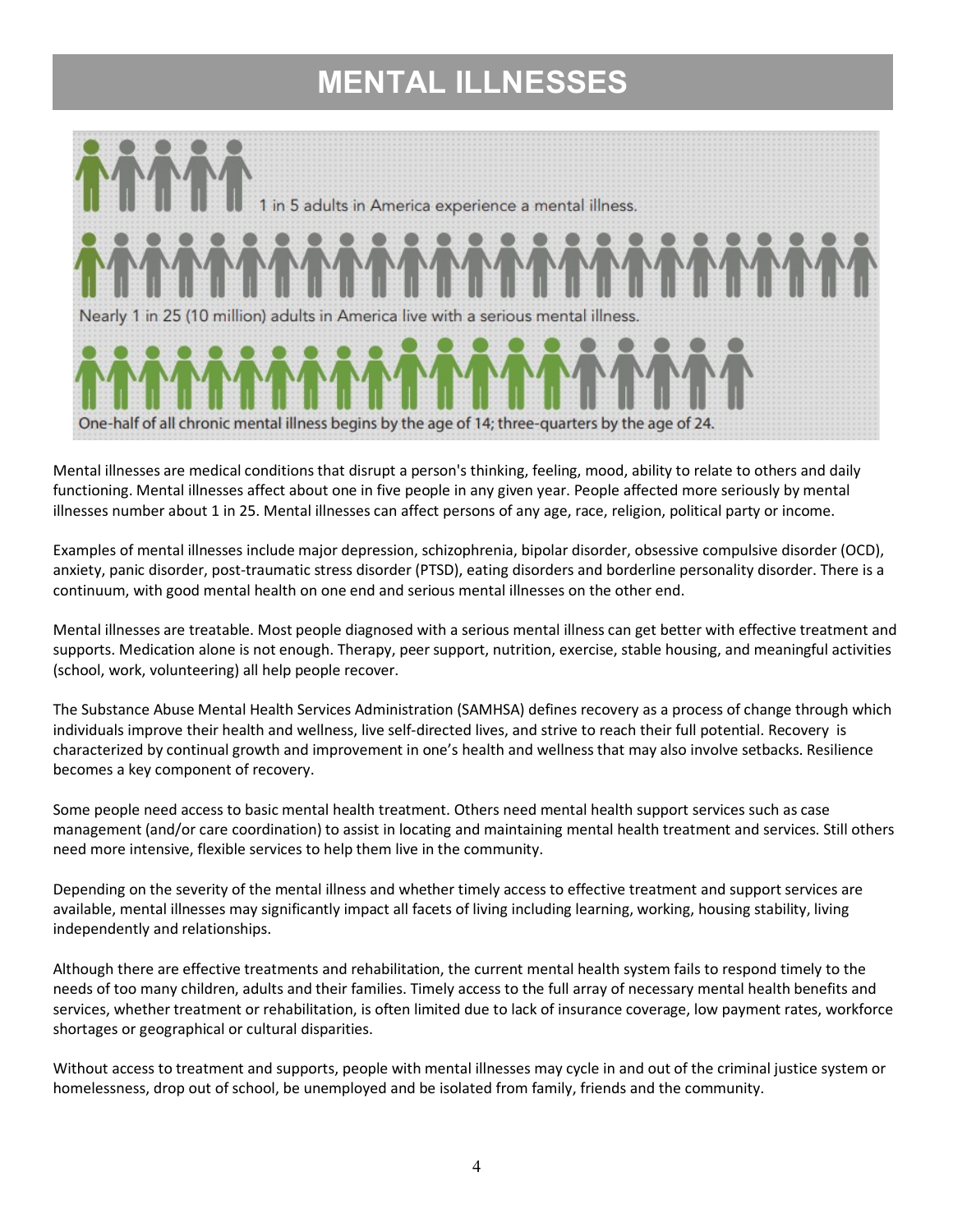### **THE MENTAL HEALTH SYSTEM**



The mental health system is not broken. It was never built. The old state hospitals were not a system and there were very good reasons that they closed. Most of the beds closed by 1980 and since then we have identified what works and advocated for funding to build our mental health system. Barriers to progress exist and we hope to address them this session.

Access to Treatment and Services: Many people seeking mental health treatment or services struggle to access what they need, especially in rural areas. Telemedicine has opened doors to treatment, but there are still not enough options for treatment, support and services in many areas of the state.

Insurance Coverage: The main access to the mental health system is through insurance – either private health plans or a state program such as Medical Assistance (MA) or MinnesotaCare. For those who have no insurance or poor coverage, access is then through the county or a community mental health center. Private health plans often do not cover the full array of mental health services. Mental health parity only requires plans to ensure parity IF they cover mental health or substance use disorder treatment. Under the Affordable Care Act (ACA) individual policies and small group plans must cover mental health and substance use disorder treatment and follow mental health parity laws. Enforcement needs to be stronger.

Community Services: Some people who have the most serious mental illnesses need additional services in the community such as affordable supportive housing, community supports, employment supports, educational services, respite care and in-home supports. These services are often funded by state grants and county funds.

Workforce: Psychiatry, psychology, clinical social work, psychiatric nursing, marriage and family therapy and professional clinical counseling are considered the "core" mental health professions. For many years, Minnesota has experienced a shortage of mental health professionals. This shortage has been felt most profoundly in the rural areas of the state and within culturally specific communities.

Reimbursement Rates: Historically, poor reimbursement rates in public mental health programs have contributed to the problems of attracting and retaining mental health professionals. Improved payment to mental health providers allows providers to hire and supervise qualified workers to better meet the needs of people with mental illnesses in a timely way. Rates paid through managed care Medical Assistance are often lower than fee-for-service rates.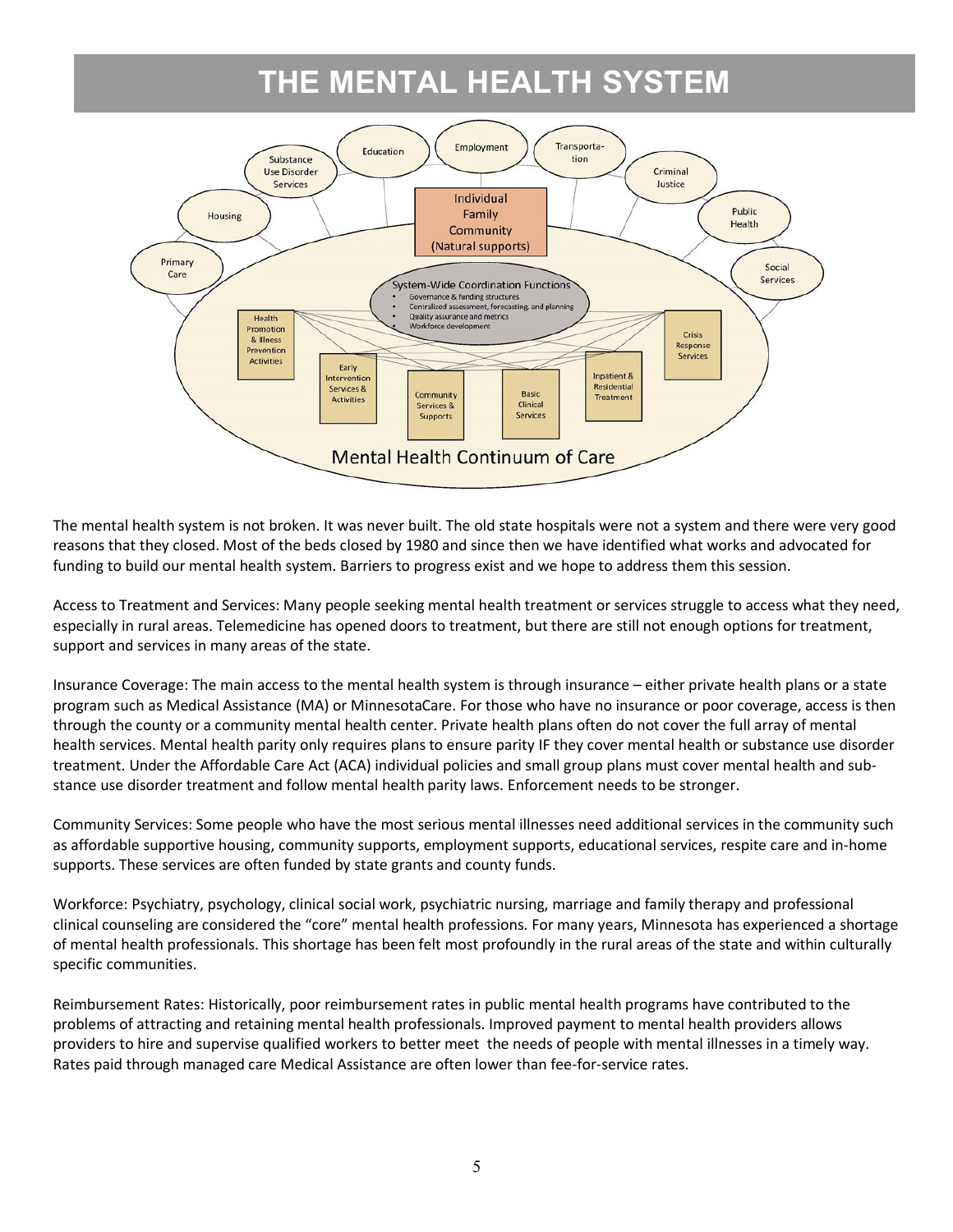## **KEY ISSUES FOR THE 2022 LEGISLATIVE SESSION**

A public health crisis is in front of us: mental health. And unless we take action now to continue to build the mental health system and services we need, it will only get worse for people living in Minnesota.

More people than ever before are seeking treatment and support for their mental health concerns, but there is not sufficient access in Minnesota to the treatment and services people need. As a result, many people face a mental health crisis before they are able to get help. There is a significant human cost to this, as well as a financial one. It is imperative that we recognize mental health in Minnesota as a public health crisis that requires immediate action.

**We know what works***.* Early intervention, evidence-based practices and a wide array of mental health services has created the foundation for a good mental health system in Minnesota. Unfortunately, workforce shortages, poor reimbursement rates, closure of programs and hospitals, health inequities, and lack of coverage by private plans have resulted in a fragile system that is not available statewide and is not able to meet the demand.

People often look for "quick fixes" such as more beds. While we need more inpatient beds, children and adults with mental illnesses spend the majority of their lives in the community. Thus, the "fix" is more complex in that we need to provide early identification and intervention, be able to address a mental health crisis, and provide ongoing supports in the community.

The Mental Health Legislative Network believes these challenges, though very significant, are not insurmountable. Again, we know what works. Let's build our mental health system.

#### **Key Issues for the 2022 Legislative Session**

- Permanently enact changes that allowed for telehealth in an audio-only format
- Stabilize and increase access to effective mental health care throughout the state by increasing rates and funding, eliminating barriers to development, and streamlining regulatory systems
- Expand access to intensive treatment and supports
- Provide support and education that support children
- Help people living with mental illnesses obtain stable housing and employment
- Expand access to home and community supports through waivers and in-home services
- End the inappropriate use of the criminal and juvenile justice systems for children and adults with mental illnesses and providing adequate mental health care in these systems
- Expand the mental health workforce and improve access to culturally appropriate services
- Ensure access to mental health crisis services and support implementation of 988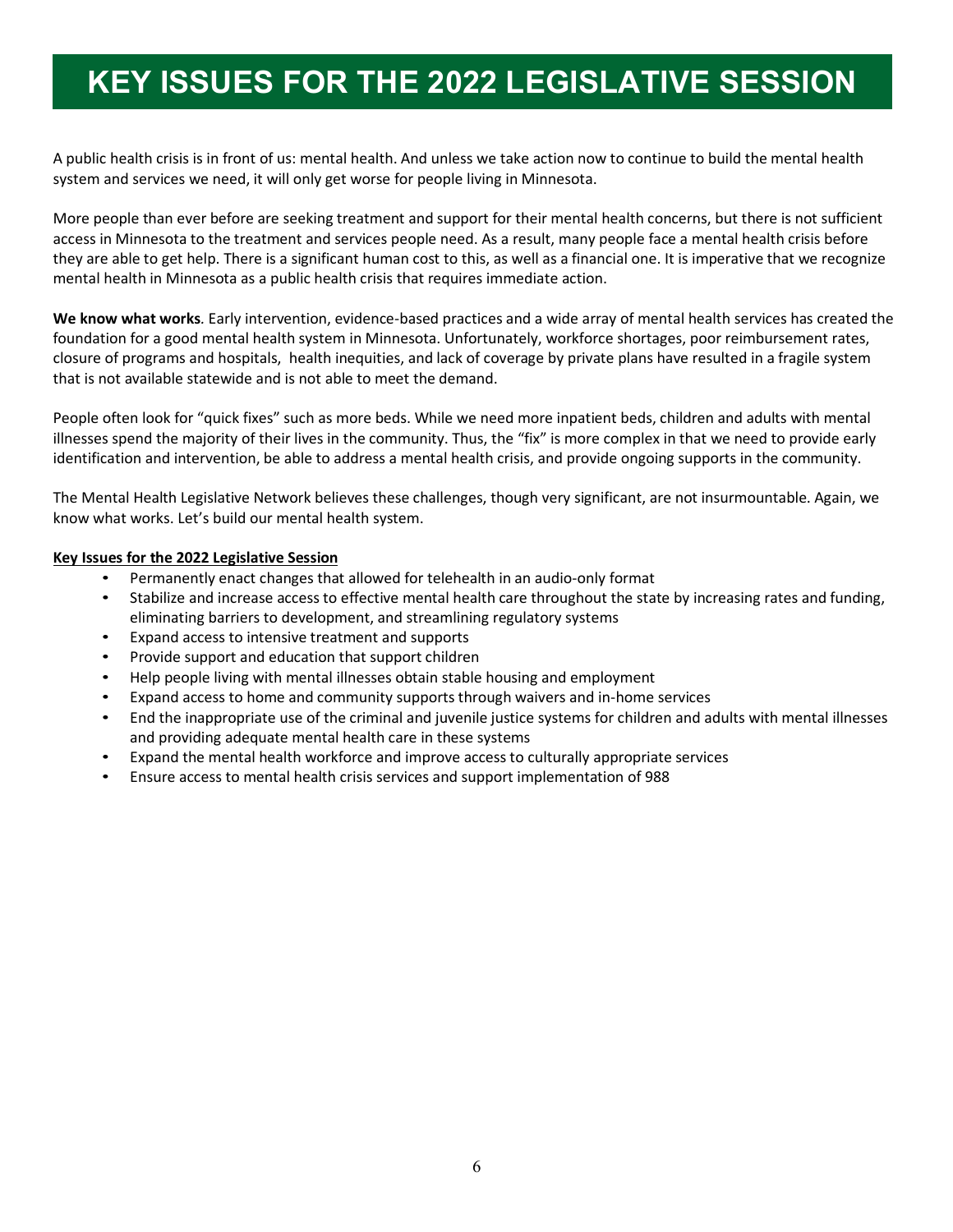# **SYSTEM ISSUES**

### **Telehealth**

**Issue:** In the 2021 session, the legislature took strong action to support Minnesotans in receiving telehealth care. The remaining issue is that of audio-only services which were only extended until July 2023.

**Background:** Audio only services are a crucial link in addressing the needs of the most vulnerable populations who have no access to audio-visual services, such as individuals in poverty, who are homeless, or who live in remote locations such that adequate broadband service is not available. In November 2021, the Centers for Medicare and Medicaid took the important step to permanently support payment for audio-only mental health care in situations where the recipient of services either refuses to participate in audio-visual services or such services are not available.

It is important that Minnesota's public programs, Medical Assistance and MinnesotaCare, and third-party payers reflect the decision of CMS to adopt audio-only services. CMS noted that the reason for this inclusion was due to considerable public comment, indicating the high need for this service to address health disparities.

#### **Policy Recommendations:**

- Make coverage of audio-only services permanent, so that disenfranchised individuals can continue to receive needed care.
- Reimburse audio-only visits at the same rate as in person visits
- Ensure that these changes apply to both commercial and Medicaid plans

### **Reimbursement Rates**

**Issue:** Reimbursement rates for mental health providers are unsustainable in a time when need has grown by 800%. Providers are leaving the field because of unsustainable rates. While a rate development study is underway by DHS, funds are needed now, on an emergency basis, to meet the skyrocketing need.

**Background:** Reimbursement rates for mental health services under Medical Assistance have been problematic for many years. Rates are complicated by a myriad of one-off rules that makes payment issues confusing for providers and DHS. The legislature, in 2021 charged DHS with developing a rate structure and to report to the Legislature in 2024. Providers have cooperated with DHS in previous endeavors such as a cost study that led nowhere.

Currently the need for providers is so acute that every effort must be made to address rate issues in the interim so needed services are available. Some potential fixes could be made to rates, independent of the development of a new rate system.

- Create a floor for MA PMAP payments for mental health services that is equal to the fee-for-service Medical Assistance rate.
- Recognize that all providers are critical, and extend the 2007 rate increase of 23.7% to "critical access providers" to all providers.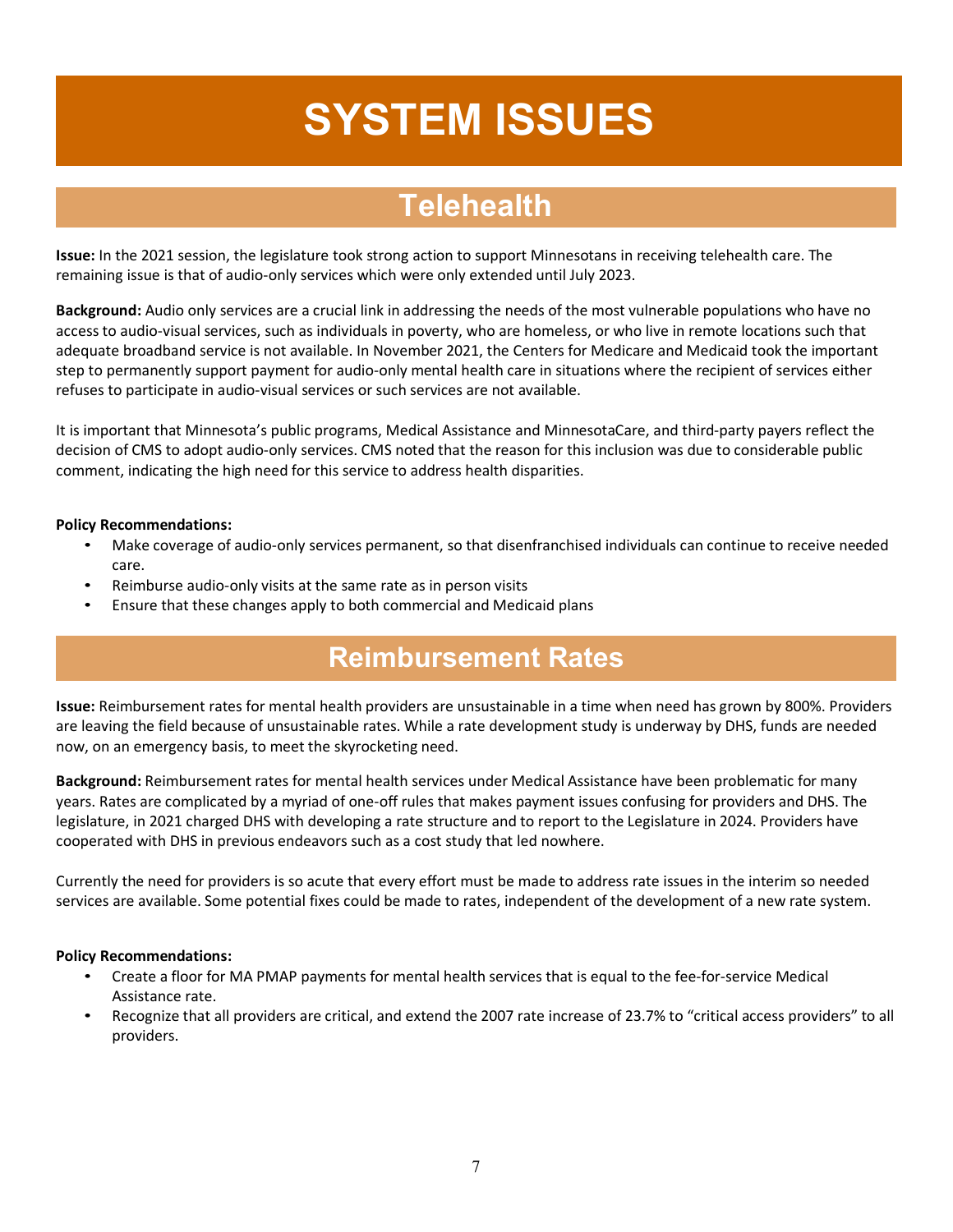### **Uniform Service Standards**

**Issue:** Complicated and at times contradictory standards make it difficult to administer and regulate community mental health services.

#### **Policy Recommendations:**

- Advance legislative changes that increase access to and quality of mental health services by clarifying and streamlining standards across mental health services where appropriate.
- Improve ability of community mental health service providers to meet the immense need for quality mental health services in a time of a severe workforce shortage and inadequate reimbursement rates.

### **Network Adequacy**

**Issue:** Minnesotans seeking mental health care face narrow networks, particularly in rural communities.

**Background:** Health plans contract with hospitals, doctors, and other providers to provide health and mental health care for its plan members. These providers constitute a health insurance plan's network and plan members pay more if they receive care out of their network.

Minnesota law requires health plan networks to offer mental health services with a maximum travel time of no more than 30 miles or 30 minutes to the nearest provider. For specialty services, the maximum travel time must be less than 60 minutes or 60 miles. These criteria are not adequate because they do not consider wait times or whether in-network mental health providers are even accepting new clients.

Plans can apply for a waiver from these network adequacy requirements. If the plan would like to renew their waiver after it expires, then new legislation passed in 2019 requires the Departments of Commerce and Health to consider the steps taken by Health Plans and HMOs to address network adequacy. HMO's and Health Plans must also update their website once a month to reflect providers being moved out-of-network and provide a list of available providers in an accessible format.

The pandemic has had a negative impact on Minnesotans' mental health – of all ages. Over 700 Minnesotans died by suicide last year. To respond to this crisis and ensure that Minnesotan's have access to mental health services, the MHLN believes it is necessary to allow any willing mental health provider to offer in-network services if they are willing to abide by the same requirements and rate structure as other in-network providers.

- Acknowledge the crisis in access to care by requiring health plans to contract with any willing mental health provider to provide services in-network if they are willing to comply with the same standards and accept the same rates as other in-network providers.
- Require MDH and Commerce to recommend measures other than miles such as wait times and other criteria as a better predictor of network adequacy
- Require health plans to annually attest to the active status of providers within their network
- Require a public hearing on requested waivers to network adequacy
- Require licensing boards to share their lists with the MN Dept of Health
- Require training for health care and mental health care providers on how to treat people who are suicidal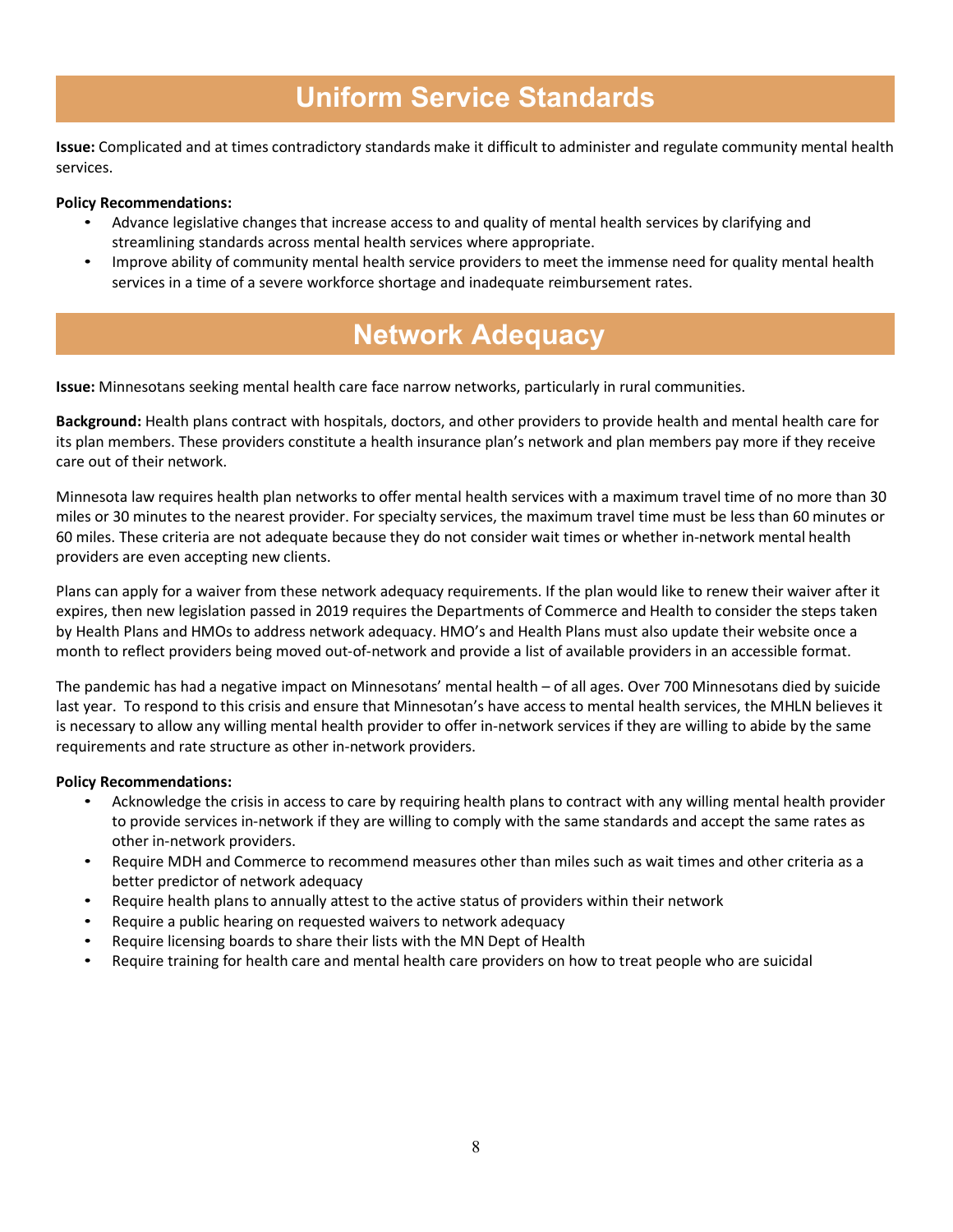### **Certified Community Behavioral Health Clinics**

**Issue:** Statute updates are needed to unify all state requirements for CCBHC services under uniform certified entities.

**Background** The Certified Community Behavioral Health Clinics (CCBHCs) are "one stop" shops that provide seamless behavioral health care to clients under a sustainable MN Medicaid model. The CCBHC model is an opportunity for laying a new foundation of mental and chemical health services delivery in Minnesota.

Thanks to the legislature's passage of 2019 through 2021 legislation, Minnesota's CCBHC model is a permanent Medicaid benefit.

#### **As Minnesota continues to progress in our CCBHC model, the next critical step is to consolidate the numerous current licenses CCBHCs must maintain and align conflicting state requirements of the underlying services.**

We are advocating for policy updates to our MN CCBHC statute, which will further align the state regulations and requirements with the founding purposes of CCBHC –

- increase access and ease for clients to receive community behavioral health care
- increase providers' ability to deliver high quality and coordinated care to children, adults and families in Minnesota
- lessen the time and capacity providers must take to complete paperwork and reporting to state regulatory agencies

#### **Policy Recommendation:**

• Update statutes as needed to unify all CCBHC services requirements under a single uniform certification

### **Direct Care and Treatment**

**Issue:** DHS has become too large and challenging to manage, and the state of Minnesota should divest itself of programs that can be done in the community.

**Background:** The Mental Health Legislative Network has long supported removing Direct Care and Treatment (DCT) from DHS and making it a separate agency. Carving out DCT has been considered in the past by members of both parties and has the potential to significantly reduce the strain on DHS leadership without disrupting the core functions of DHS. This need has been longstanding, but recent dysfunction makes simplifying DHS even more timely.

DHS Commissioners routinely spend an inordinate amount of time managing DCT, with problems at our state-operated programs distracting DHS Commissioners from agency-wide oversight and setting long-term goals. Carving out DCT will reduce administrative strain at DHS and allow leadership to prioritize managing their core roles including Medical Assistance and supporting the community-based mental health system.

Furthermore, it is a conflict of interest for DHS to license, operate, and fund the many services provided through DCT.

#### **Policy Recommendations:**

• Break apart Direct Care and Treatment and make it a separate agency within state government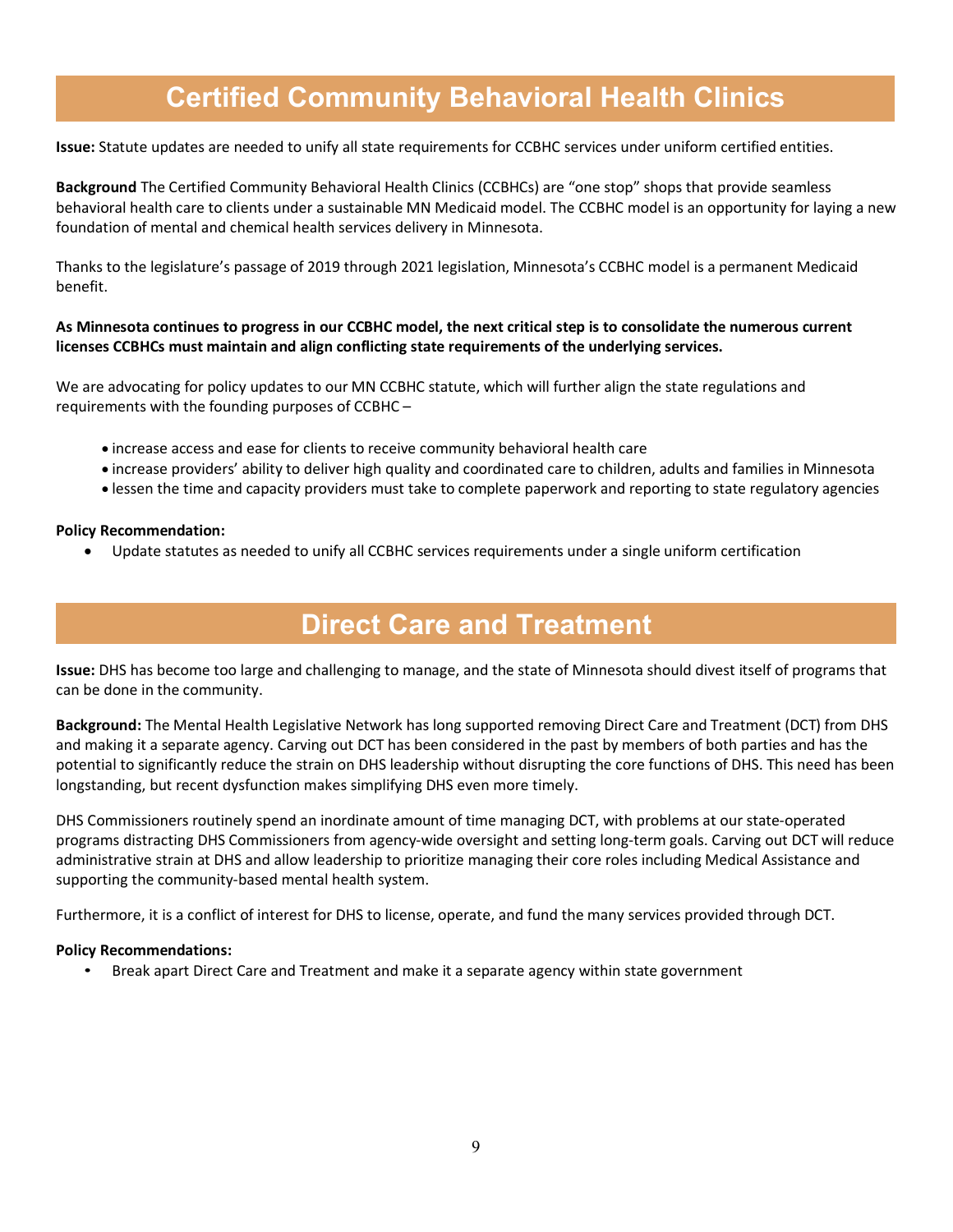### **Hospital Beds**

**Issue:** There are not enough inpatient psychiatric beds, leading to emergency room boarding, traveling long distances to find a hospital bed, and out-of-state placements.

**Background:** It is always preferable for people with mental illnesses to receive community-based treatment. However, there will always be a need for inpatient mental health treatment to treat acute symptoms of a mental illness. Unfortunately, there is a significant shortage of hospital mental health beds for people with mental illnesses. This leads to emergency room boarding, where a patient is stuck in an emergency room for days and unable to access mental health treatment.

When someone is finally able to access an inpatient mental health bed, they are often forced to travel hundreds of miles or even out of state. This is an unacceptable situation that would never be tolerated for someone experiencing a heart attack or another acute health need.

As the needs for mental health care are expected to increase, not decrease, it is essential that patients do not lose access to current inpatient beds, or we risk the unstable situation becoming a full-blown crisis.

With no extra slack in the mental health system, any decision to close inpatient mental health services creates a significant reduction in access to mental health inpatient services. If a mental health unit closes, other health systems will not be able to care for these additional individuals, which will likely make emergency room boarding and out-of-state placements more common.

There is never a good time to lose any mental health beds, but certainly not when the demand is on a steep incline because of the pandemic. What the community needs to know now is how acute mental health needs will be supported into the future. Any new beds should be within a regular hospital to ensure that Medicaid funds can be used and should have an emergency room. Note that there is a long standing federal law that does not allow Medicaid to pay for mental health or substance use disorder treatment in any facility with more than 16 beds where more than half of the patients are being treated for mental health or substance use disorders. The way that people are admitted to a hospital is through an emergency room. Without one, people are unnecessarily being transported from another hospital and such a hospital could refuse to treat people with the most serious mental illnesses. Finally, our head is connected to the rest of our body and people can come into an inpatient psychiatric unit with other health conditions. Hospitals need to be able to treat the whole person.

- Increase reimbursement rates for inpatient psychiatric care to make it more sustainable for hospitals to offer this level of care.
- If a hospital closes its inpatient mental health and substance use disorder beds, it will not be allowed to "bank" the beds. The bed licenses will be reallocated to the commissioner of health to distribute to entities wishing to expand their hospital beds to treat people for mental health or substance use disorders.
- The state must use bonding dollars to increase the mental health beds in other hospitals.
- Not approve new beds unless they are in a regular hospital with an emergency room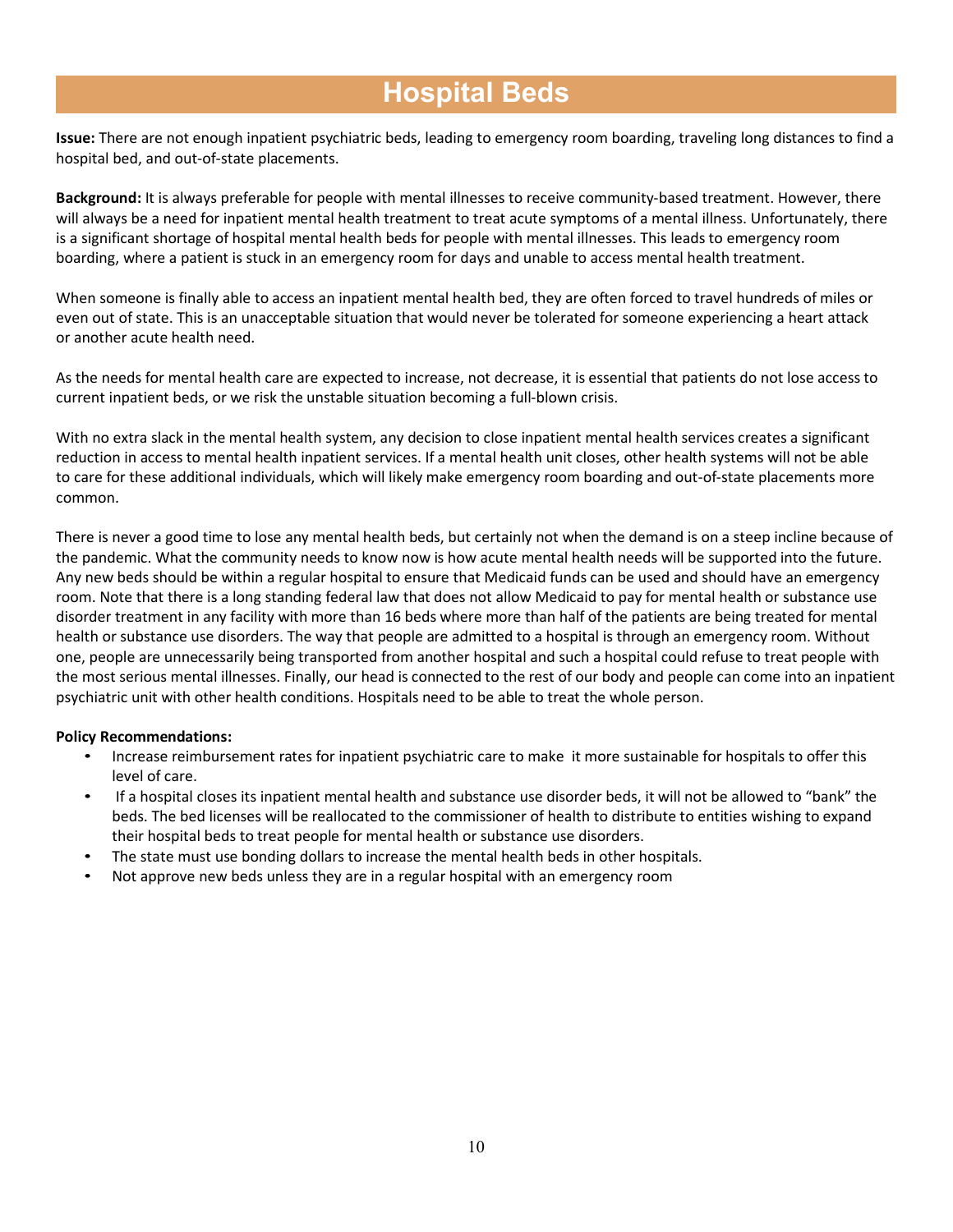# **ADULT MENTAL HEALTH SERVICES AND SUPPORTS**

### **Continuum of Care**

**Issue:** People are waiting in the emergency room for a bed and in community hospitals to get into Anoka Metro Regional Treatment Center (AMRTC) or an Intensive Residential Treatment Services (IRTS) facility and people are waiting at ARMTC for community services.

**Background:** Many people across Minnesota, including children, wait in emergency rooms for a hospital bed. Still others wait in hospital psychiatric beds for an opening at AMRTC to continue their care. To make the situation worse, many people at AMRTC do not need that level of care and are waiting to transition into the community and the state is not using all of the beds that are licensed or funded.

There is a significant need to strengthen the continuum of care available for mental health in Minnesota to avoid unnecessary use of both hospitals and the criminal justice system, and to ensure that people who do need hospital level of care are able to find the right level of care in their communities when they are ready for discharge.

#### **Policy Recommendations:**

- Provide funding for mental health treatment to inmates in jail
- Expand the Transition to Community Initiative to serve people over age 65, people in Community Behavioral Health Hospitals (CBHHs), and people in community hospitals seeking admission to AMRTC
- Fund small IRTS projects that offer high intensity, secure facilities for people with complex mental health needs who are deemed incompetent to stand trial
- Increase the number of Forensic Assertive Community Treatment Teams
- Expand the Elderly Waiver to meet the mental health needs of older adults at AMRTC or MSH

### **Housing**

**Issue:** There is limited access to affordable and supportive housing.

**Background:** People with mental illnesses are much more likely to face housing instability or even homelessness. Unmanaged mental health symptoms, job loss, inpatient mental health treatment, or an experience with the criminal justice system all increase the challenges that people with mental illnesses face when trying to find and maintain a stable housing situation. People with mental illnesses cannot achieve recovery without stable housing.

Homelessness has been getting worse in Minnesota. Before the start of the COVID-19 pandemic, the most recent Wilder Homeless Count found a 10% increase in the number of people experiencing homelessness between 2015-2018 with a higher rate of growth in Greater Minnesota. Just as concerning, there was a 62% increase in the number of people that are not staying in a formal shelter setting. Most homeless adults also have a chronic health condition, with 64% of respondents having a serious mental illness and 24% living with a substance use disorder. While eviction moratoriums at the state and federal level protected many families during the pandemic, there is a significant chance of a surge in the number of people experiencing homelessness once these moratoriums expire.

Many studies show that supportive housing successfully interrupts this cycle. For those with a history of incarceration or treatment in a state-operated facility, access to permanent supportive housing significantly reduces their time in these systems. In one study, 95% of the costs of supportive housing were offset by lower treatment costs.

The grant program called Housing with Supports for Adults with Serious Mental Illness provides grants to housing developers, counties and tribes to increase the availability of supportive housing options. In the 2017 Legislative Session, supportive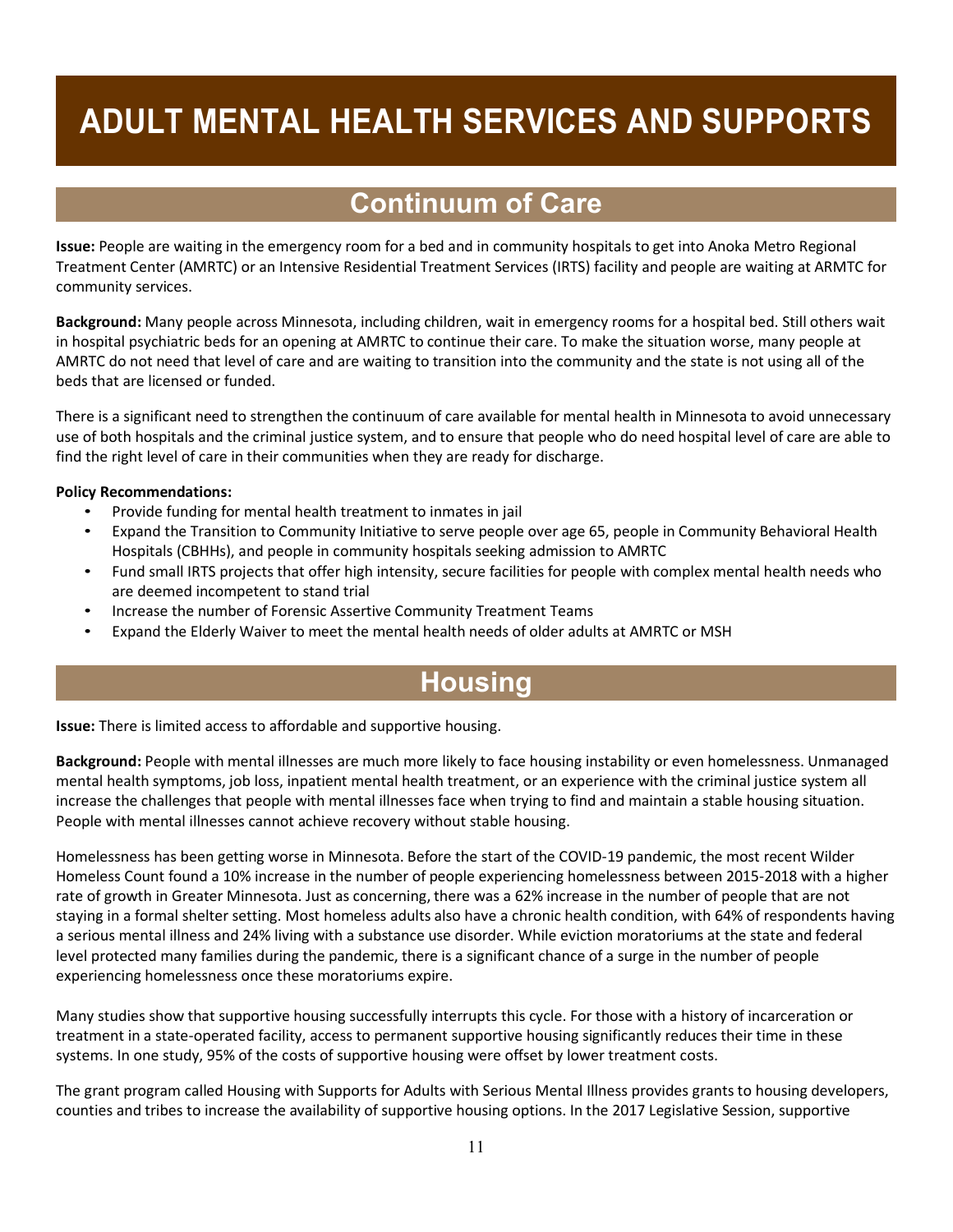housing funding was increased by \$2.15 million dollars in one-time funding. The 2018 bonding bill also included \$30 million dollars to develop or renovate supportive housing for people with mental illnesses.

As of October 2018, over 5,280 Minnesotans with mental illnesses were on a waiting list to receive supportive housing, including 2,390 outside of Ramsey and Hennepin Counties. Bridges provides housing subsidies to people living with serious mental illnesses while they are on the waiting list for federal Section 8 housing assistance. There are long waiting lists for this program.

#### **Policy Recommendations:**

- Increase funding for the Bridges Program
- Increase funding for Housing with Supports for Adults with Serious Mental Illnesses
- Any bonding bill must include a significant investment in the development of affordable housing
- Expand the landlord risk mitigation fund and provide the funds to agencies serving people who are homeless

### **Crisis Response**

**Issue:** Minnesota residents do not have the appropriate level of mental health crisis services available to them in an appropriate or effective time frame.

**Background:** Mobile crisis teams are a good alternative to a police response. Research has shown that mobile crisis services are:

- Effective at diverting people in crisis from psychiatric hospitalization
- Effective at linking suicidal individuals discharged from the emergency department to services
- Better than hospitalization at linking people in crisis to outpatient services, and
- Effective in finding hard-to-reach individuals
- Providing a mental health response also limits interactions with police.

Mobile crisis interventions are face- to-face, short-term, intensive mental health services provided during a mental health crisis or emergency. These services help the recipient to:

- Cope with immediate stressors to lessen suffering
- Identify and use available resources and recipient's strengths
- Avoid unnecessary hospitalization and loss of independent living
- Develop action plans
- Begin to return to their baseline level of functioning

Mobile crisis services are available throughout Minnesota for both adults and children. Hours of coverage vary as does ability to respond. Other components of the crisis system should include: Urgent care or walk in clinics, direct referral from 911, psychiatric emergency rooms and crisis homes.

#### **Policy Recommendations:**

- Increase state funding for crisis teams and homes
- Allow flexibility with funding in order to meet demands at key times
- Require training on children's mental health

### **Clubhouses and Community Support Programs**

**Issue:** Increase access to Community Support Programs and Clubhouse Model programs across the state.

**Background:** Community Support programs and Clubhouse Model programs help people with mental illnesses stay out of the hospital while achieving social, financial, housing, educational and vocational goals. People are referred to as members not clients.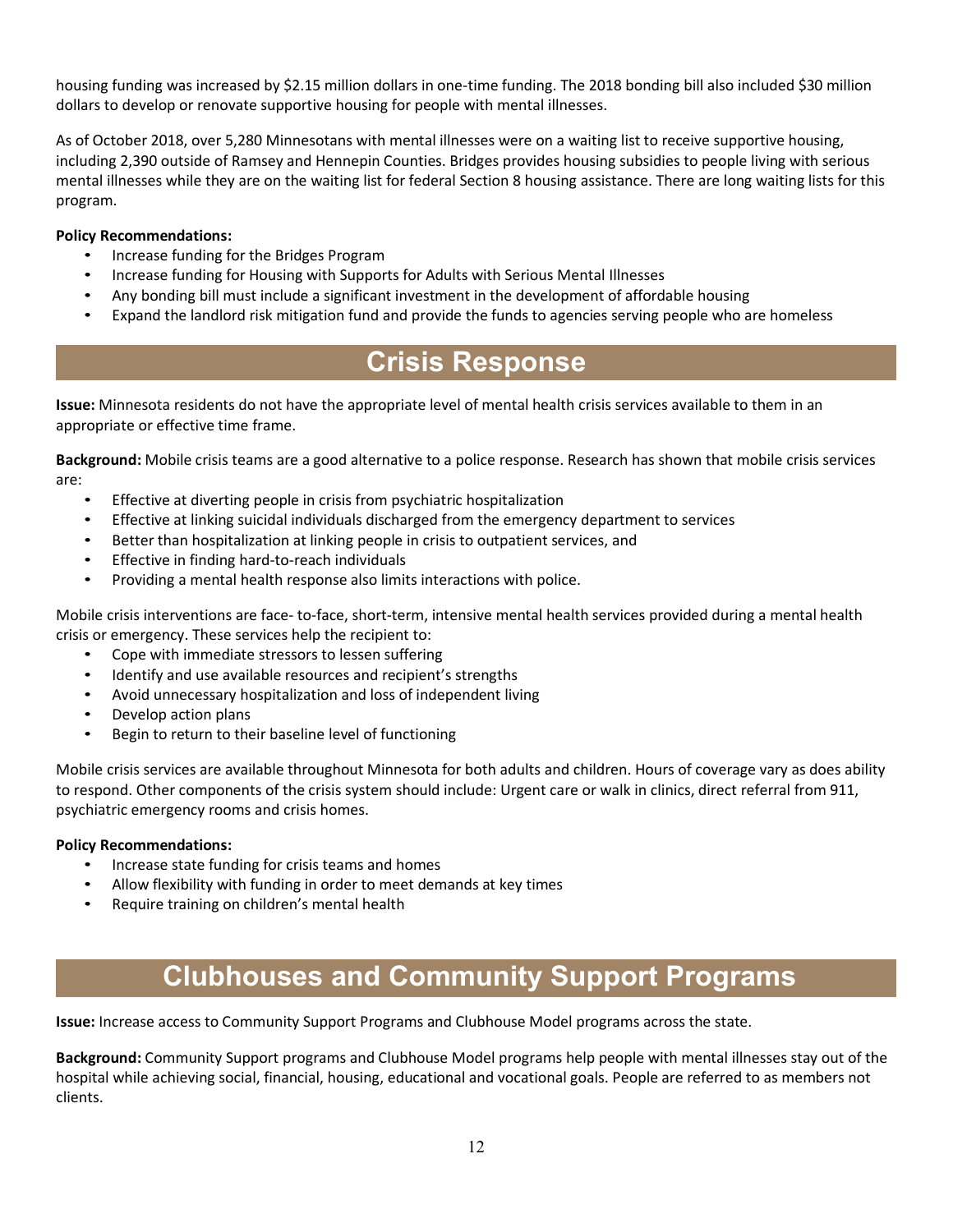The Clubhouse Model is an Evidence–Based Practice for employment, quality of life, and mental health recovery. It provides a uniquely integrated approach to recovery, combining peer support with a full array of services. Studies have shown Clubhouse Programs decrease isolation, reduce incarceration and hospitalizations, and increase employment opportunities.

Community Support Programs/Clubhouse Programs rely on a limited funding stream: Community Support Grants (part of the State Adult Mental Health grants) and local county dollars. Reliance on this often at-risk funding restricts the further expansion of community support and Clubhouse programs across the State of Minnesota. Despite the fact that they are among the most cost-efficient community support services available, and have been proven effective.

#### **Policy Recommendations:**

- Ensure that state funding to counties is used to support Community Support Programs and Clubhouse Model Programs
- Fund Community Support Programs and Clubhouses to carry out employment programming

### **First Episode**

**Issue:** There are limited programs and services available for people experiencing their first psychotic or mood episode. The results are adverse outcomes and disability caused by their untreated or undertreated mental illness.

**Background:** Individuals experiencing their first psychotic or mood disorder episode are not receiving the intensive treatment they need to foster recovery. On average a person waits 74 weeks to receive treatment. Our mental health system has relied on a "fail-first" model of care that essentially requires people experiencing psychosis or serious mood disorder to be hospitalized or committed multiple times before they can access intensive treatment and supports. With schizophrenia being one of the most disabling conditions in the world, it is crucial that we intervene early with intensive services. Waiting costs our system a great deal in terms of hospitalizations, homelessness, and involvement with the criminal justice system. It costs the individual even more.

First Episode Projects, focusing on psychosis and mood disorders, will offer coordinated specialty care including case management, psycho- therapy, psychoeducation, support for families, cognitive remediation, and supported employment and/or education. These programs provide intensive treatment right away. They have been researched by the National Institute of Mental Health and found to be very effective.

In rural areas the catchment area would need to cover many miles which means that housing must be made available for the young person and their family to access this outpatient treatment program. Currently there are only four programs in Minnesota, three in Hennepin County and one in Duluth.

While 10% of the federal mental health block grant must be used for first psychotic episode programs, state funding is needed to develop enough programs around the state to meet the need - which we calculate to be at least eight programs.

#### **Policy Recommendations:**

- Increase the number of first episode psychosis (FEP) programs so that young people experiencing their first psychotic episode receive intensive treatment
- Fund the first early episode of mood disorder program to provide treatment for young people with bipolar disorder or depression
- Require a report from DHS on how the federal and state dollars are being used

### **Employment**

**Issue:** Persons with mental illnesses have the highest unemployment rate and yet employment is an evidence-based practice, meaning it helps people recover. Programs that are designed specifically for persons with mental illnesses are underfunded and serve a limited amount of people.

**Background:** People living with mental illnesses face a number of barriers to finding and keeping a job. They often face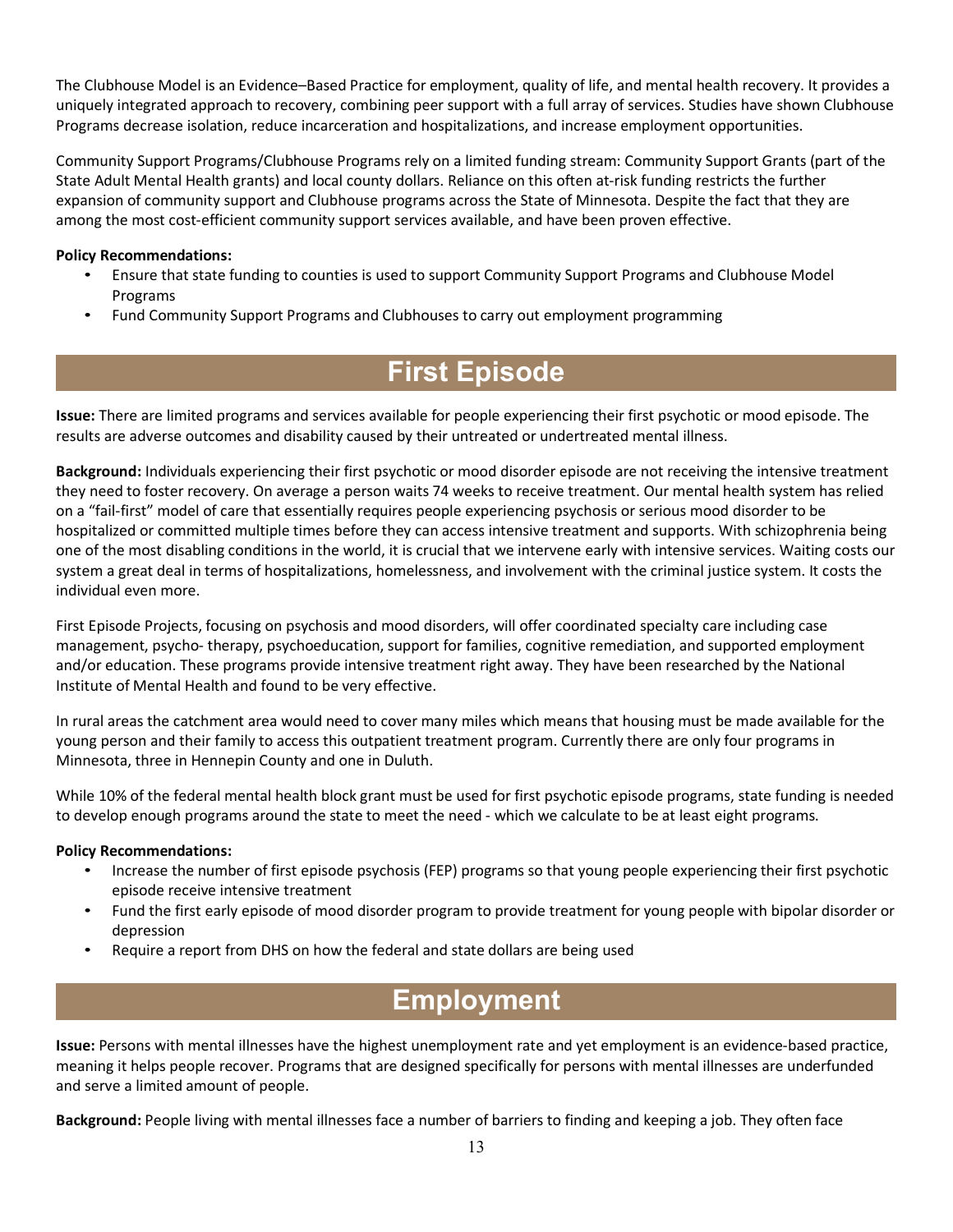discrimination when applying for jobs and may face other obstacles such as losing health insurance coverage for their mental health treatment and medications or have a lack of transportation.

In addition, few receive the supported employment opportunities shown to be effective for people with mental illnesses and few employers know about accommodations for a mental illness.

IPS is an evidence-based employment program for people with serious mental illnesses. There are only eight in the state. In 2019, the Legislature appropriated an additional \$1.8 million in one-time state funds. However, because federal VR funds can no longer be used for grants to IPS projects, the additional funds will only sustain existing programs, not add new IPS projects.

Statewide expansion would require new funding for direct service (grants to providers) and infrastructure to support training, technical assistance, data collection, program monitoring, and evaluation. Not all counties follow the requirement to use some of their state mental health funds for IPS.

Vocational Rehabilitation Services continues to have three out of four service categories closed. This makes it hard for people with mental illnesses to access help through VRS. With hardly any programs to help people with mental illnesses find and retain employment, most do not have jobs.

#### **Policy Recommendations:**

- Require the commissioner of DEED, in consultation with stakeholders, to identify barriers that people with mental illnesses face in obtaining employment, identify all current programs that could assist people with mental illnesses in obtaining employment and submit a detailed plan to the legislature how to expand the numbers of people with mental illnesses working
- Increase funding for the IPS program for both expansion and infrastructure, explore the use of Medicaid for IPS, require a memorandum of understanding between DEED and DHS
- Require workforce centers to have training on accommodations for a mental illness
- Fund community support programs to assist people with mental illnesses to find and keep employment
- Require DHS and DEED to consider racial and geographic disparities in their efforts to help people with disabilities obtain competitive, integrated employment.

### **Behavioral Health Homes**

**Issue:** There is a need to improve service access through sustainability of Behavioral Health Homes (BHH) investment.

**Background:** BHH is a newer Medicaid service, beginning in 2016. As we move the whole mental health system forward, we believe our system is enriched by the broad spectrum of services, including BHH, that are available to our community of individuals who have a wide variety of needs.

BHHs are serving individuals in over 60 counties across the state, including community mental health providers and primary care providers. Since beginning in July 2016, over 2,700 individuals received BHH services. We thank the Legislature for updating and strengthening the framework of Behavioral Health Home services in 2019. The BHH is a program that can dramatically improve people's lives by treating the whole person in the community. BHH provides a mechanism to address clients' physical and mental health symptoms. Most importantly, it provides a mechanism to coordinate care and address clients' social determinants of health risk factors in conjunction with their mental and physical health symptoms.

#### **Policy Recommendations:**

• Update reimbursement rates for BHH services to ensure the rates are more reflective of the actual cost of providing this critical service, to increase access. This is the remaining proposal from the 2019 BHH reform bill.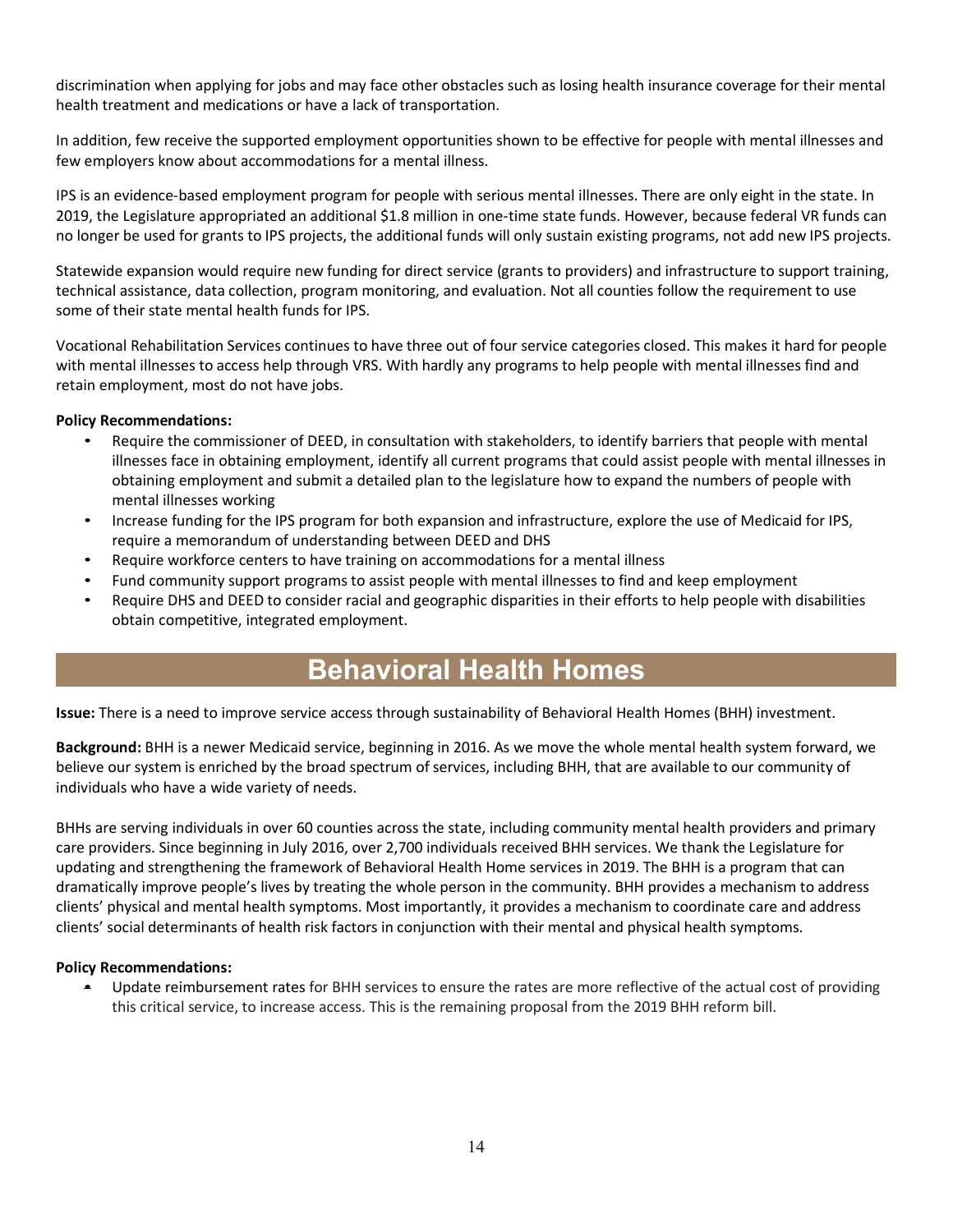# **CHILDREN'S MENTALHEALTH**

### **Early Childhood Consultation**

**Issue:** Child care providers and educators do not have the necessary training or skills to adequately support children with mental health needs. Children are getting kicked out of child care instead of receiving the supports and treatment they need.

**Background:** Since 2007, Minnesota has invested in building infrastructure to address early childhood mental health through grants to support and develop the availability of and access to developmentally and culturally appropriate services for young children.

Early childhood mental health consultation grants support having a mental health professional, with knowledge and experience in early childhood, provide training and regular onsite consultation to staff serving high risk and low-income families, as well as referrals to clinical services for parents and children struggling with mental health conditions. Early childhood mental health consultation has three main components:

- On-site mental health consultation and support for child care agency staff. Mental health agencies will also work directly with families as appropriate
- Referral for children and their families who need mental health services
- Training for child care staff in child development; trauma/resilience; working with families who have their own mental health issues; and skills to better support the emotional health and development of children they work with. These trainings would be built into the Parent Aware ratings of participating child care agencies

#### **Policy Recommendation:**

• Increase funds to expand early childhood mental health consultation grants

### **School-Linked Mental Health Services**

**Issue:** There is a need to increase funding investments in School-linked Mental Health program and rebuild/reform underlying (funding) model.

**Background:** Since 2008, grants have been made to community mental health providers to collaborate with schools to provide mental health treatment to children. This program has reduced barriers to access such as transportation, insurance coverage, and finding providers.

This program works collaboratively with school support personnel such as school nurses, school psychologists, school social workers and school counselors. The providers bill private and public insurance and grant funds pay for students who are un/underinsured and for services for which you can't bill insurance. Grants are used to build the capacity of the school to support all children.

Data show that of the children served in this program, 50% of the children had never been seen before, and 50% had a serious mental illness. In 2020 (Pre-COVID), 20,957 children were served in 328 districts and 1,116 school buildings.

The COVID-19 pandemic has negatively impacted the mental health of our children. Distance learning has been difficult and the isolation even more so. Children will be returning to in-person having experienced the trauma of COVID-19, food insecurity, and more. The need for mental health services will be even greater than before. COVID-19 also exposed standing problems with the underlying payment/ delivery model of providers billing private/ public insurance and based on the number of appointments provided (fee for service). Grants cover some, but not all of the costs invested into providing the care, which go uncompensated by providers.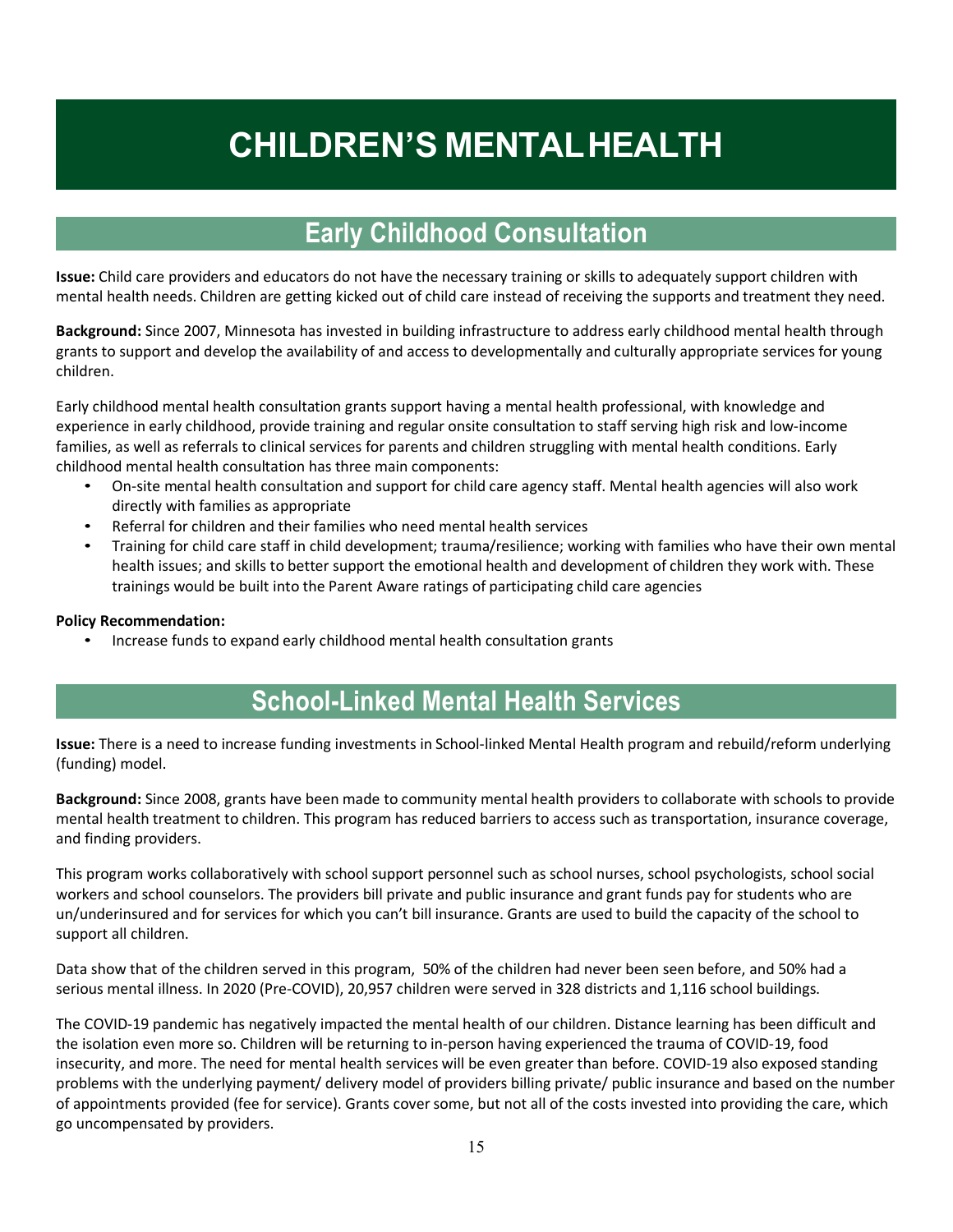#### **Policy Recommendations:**

- Increase funding for school- linked mental health grants so it is in every school building
- Fold in and increase existing grants for co-locating mental health professionals in Intermediate Districts, special education cooperatives and at level four settings and allow these grants to support developing innovative therapeutic teaching models in addition to other school-linked priorities
- Add a grant option for providers serving culturally-specific populations or multiple schools

### **Children's Mental Health Supports**

**Issue:** When a child is facing significant mental health challenges, there are not enough options for the child and their family to obtain the level of support they need. Without adequate support in the community, children and youth will develop more serious mental illnesses and require more intensive treatment.

**Background:** While some progress has been made there are still significant gaps in our children's mental health continuum of care. Respite care is a very successful program where the parents of children with a mental illness are given a break to recharge. There are currently no crisis homes for youth or crisis respite care. We also need to support parents who are living with a mental illness so that they can raise healthy children.

Building on these efforts and providing more community-based supports will allow children with mental illnesses to get the level of care they need in the community where they live.

#### **Policy Recommendations:**

- Fund training for crisis teams to understand the unique needs of children and their families experiencing a mental health crisis
- Increase funding for respite care
- Develop and fund crisis homes for children and youth
- Move funding for Evidence Based Practices out of school- linked grants and other grants and concentrate all in one grant to an agency to increase training and their use of Evidence Based Practices
- Explore developing intensive in- home services for children with a mental illness
- Fund child care for mothers with mental illnesses who have MFIP child only grants when it is recommended by a mental health professional
- Replace the term "emotional disturbance" with "mental illness" in state statute
- Fund multi-generational treatment teams
- Fund transition age programs
- Allow young adults transitioning to the adult mental health system to keep their current case manager, even if they choose to drop out of the program
- Increase funding for shelter-linked mental health grants
- Expand eligibility for intensive mental health treatment in foster care

### **Education**

**Issue:** Schools have an important role to play in supporting students with mental illnesses, but they don't have the resources to do this work effectively.

**Background:** While some students with significant mental health needs will require more intensive treatment from a mental health professional, most youth can greatly benefit from mental health supports provided by school staff. Academic counselors, school social workers, nurses, school psychologists and other student support personnel all have a very important role to play in the continuum of care for students having some mental health challenges.

School support personnel have incredibly high caseloads making it difficult to meet the needs of students. Minnesota students are often unable to access even basic information about what mental illnesses are, what the symptoms are of mental illnesses, and what they need to do if they are worried about themselves, a friend, or someone in their family.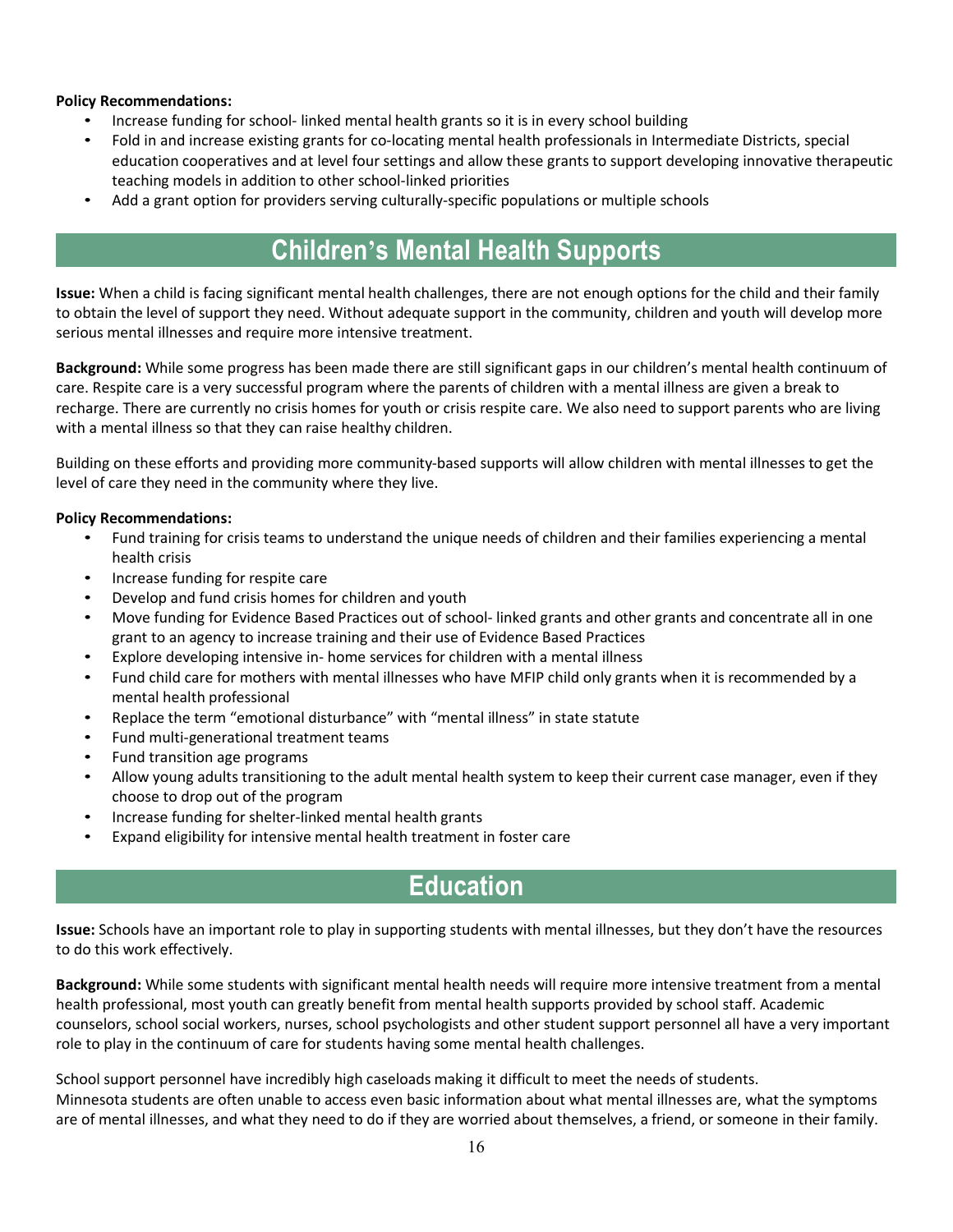#### **Policy Recommendations:**

- Increase number of student support personnel
- Expand and continue Positive Behavioral Interventions and Supports (PBIS)
- Fund social emotional learning programs to reduce or eliminate use of suspensions in grades K-3
- Provide year-round education to students who miss out on school due to being in the juvenile justice system or residential mental health treatment or day treatment
- Increase funding for substance use disorder services in the schools
- Restore funding for mental health professionals to provide services in the classroom at intermediate school districts, special education cooperatives, and level IV settings
- Create a designated office of mental health within the Department of Education.
- Fund trauma informed schools
- Fund training for paraprofessionals to ensure they can work effectively with students
- Fund programs to reduce the use of seclusion and restraints

### **Conversion Therapy**

**Issue:** Conversion therapy to alter or change an individual's sexual orientation is not supported by rigorous scientific research and is proven to increase levels of depression, suicidal thoughts, suicide attempts, and substance use disorder.

**Background:** Conversion therapy is usually defended by proponents because of their belief that same sex romantic orientation is a mental illness or developmental disability to be cured. Scientific evidence, in contrast, has found same-sex attraction and gender non-conformity are healthy aspects of human diversity.

Conversion therapy practitioners base their treatments on unscientific and inaccurate understandings of sexual orientation, gender identity, and gender expression. Being LGBTQ is not a mental illness and therefore therapy is not needed.

There is no scientifically rigorous evidence demonstrating the effectiveness of conversion therapy. Scientific studies have found negative effects associated with conversion therapy, however, including increased levels of depression, suicidal thoughts, suicide attempts, and substance abuse in adults.

Recent research has found adolescents surviving conversion therapy to have less educational attainment in addition to the increased depression and suicide risk adult survivors of conversion therapy experience. All the major health and mental health organizations support banning conversion therapy.

#### **Policy Recommendation:**

Ban conversion therapy as a harmful and ineffective practice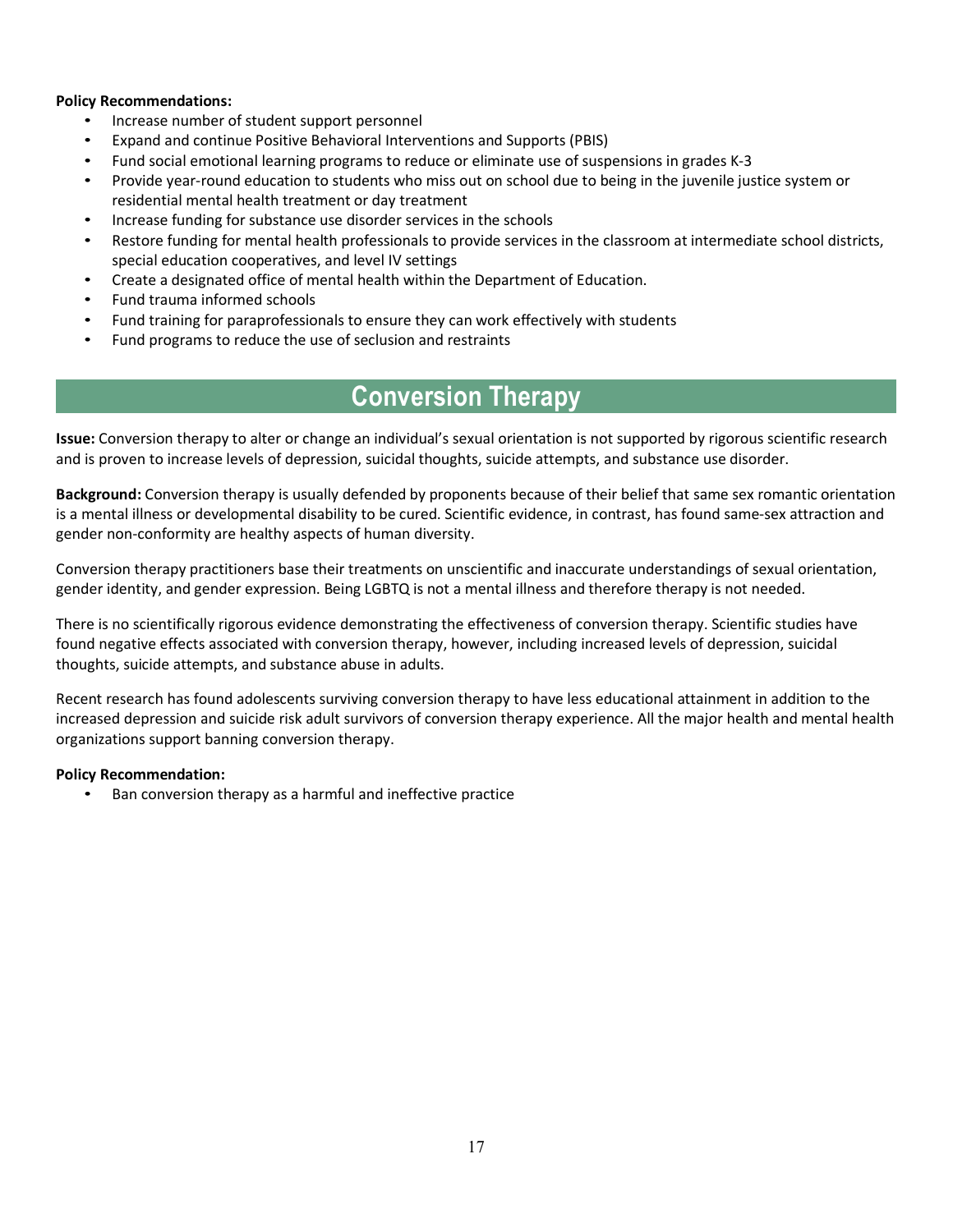# **ACCESS TO MENTAL HEALTH TREATMENT**

### **Workforce Concerns**

**Issue:** Minnesota has longstanding significant deficits in the mental health workforce. Not only do we need a larger mental health workforce, we need one that can be responsive to the needs of our diverse community.

**Background:** For many years Minnesota has experienced a shortage of providers for mental health services. This shortage is felt most acutely in rural areas and for culturally specific providers. Nine of eleven geographic regions in Minnesota are designated as mental health shortage areas by the Health Resources and Services Administration. This challenge is heightened with the recently documented rise in mental illness, with the Center for Disease Control estimating that fully 40% of the population meet the diagnostic criteria for anxiety, depression, or substance use disorder. As more people will need to seek mental health treatment, there is an urgency to the need to increase the supply of community mental health professionals, especially those able to meet the needs of our diverse community. In the wake of the recent unrest, it is anticipated that there will be a greater need for diverse providers.

The 2015 Mental Health Workforce Task Force made a number of recommendations to address shortages by increasing the number of qualified people working at all levels of our mental health system. Several of these recommendations were passed during the 2021 Legislative Session including requiring mental health professionals to have at least 4 of their 40 hours of continuing education on cultural awareness, racism, and cultural humility; Allowing Licensed Alcohol and Drug Counselors to access the health professional education loan forgiveness program; and funding CEUs for BIPOC mental health professionals to become supervisors. But more must be done due to the critical workforce shortage. We also need to invest in traditional healing models that incorporate multigenerational and multidisciplinary approaches. People of color and new immigrants face additional hurdles when trying to become licensed as a mental health professional.

- Fund providers largely serving Medicaid clients or diverse populations to provide supervisory hours for free for mental health certification and licensure
- Create a program to support people working in the mental health field for more than two years to obtain their master's degree to become a mental health professional
- Increase funding to train more peer and family peer specialists
- Alter the number of direct clinical hours required for the loan forgiveness program so that more supervisory hours can be provided without losing eligibility for the program
- Allow mental health professionals to be case managers
- Add state funds to the cultural and ethnic minority infrastructure grant program
- Create a website to serve as a clearing house for mental health professionals
- Increase funding for rural health professional education loan forgiveness program
- Require private health insurance to cover treatment provided by a clinical trainee
- Add LMFTs and LPCCs to the MERC program
- Provide grant funding to every Tribal Nation and Indian Community in Minnesota as well as the five urban Indian communities to support a full-time traditional healer
- Charge DHS to work with mental health licensing boards to create alternative pathways to licensure for mental health professionals from diverse backgrounds.
- Require DHS and MDH to convene licensing boards to develop recommendations for cross-licensure supervision, counting internship hours towards licensure, and practicum hours towards supervisory experience.
- Expand licensing supervision requirements to increase the virtual supervision options, including interactive audio and visual communication, up to 100%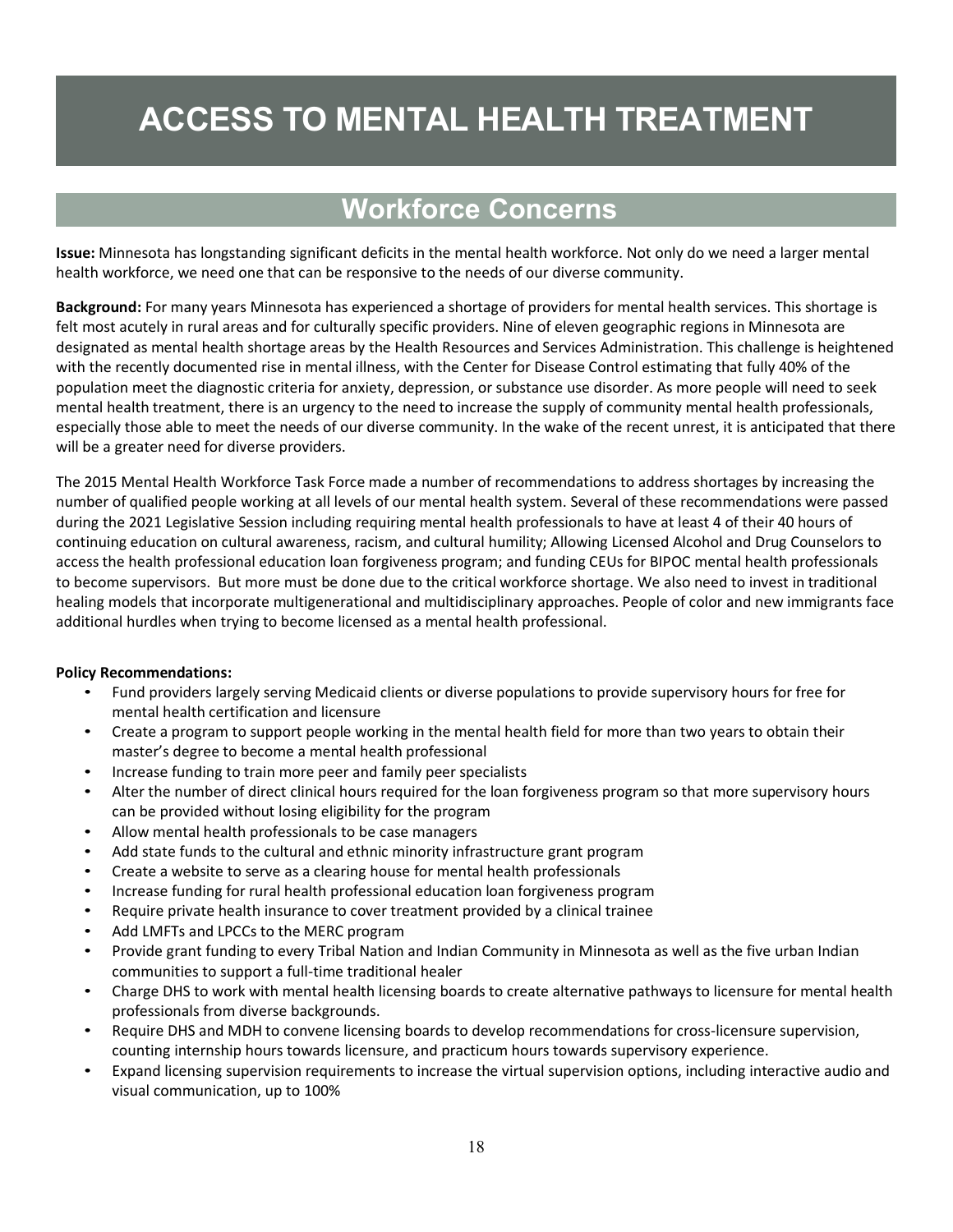### **Suicide Prevention**

**Issue:** Suicide is one of the leading causes of death for Minnesotans and has become a public health crisis with close to 800 people dying by suicide this past year.

**Background:** Suicide is a public health crisis and must be tackled like the opioid crisis with improved coordination and additional resources. Minnesota has made slow progress to address the significant increase in death by suicide. In addition to increasing access to care increased suicide prevention efforts must take place.

#### **Policy Recommendations:**

- Increase funding for suicide prevention training
- Provide targeted support to communities experiencing high rates of violence, trauma, and suicides
- Increase suicide prevention outreach to farm communities
- Include means restriction education and safe storage information in firearm education programs

### **988 Implementation**

**Issue:** With the implementation of 988 as the new three-digit number for the National Suicide Prevention Lifeline, Minnesota must build the capacity needed to respond to incoming calls, texts and chats 24/7 beginning July 2022.

**Background:** A federal law in 2020 designated 988 as the new nationwide three-digit number for the National Suicide Prevention Lifeline. This new 3-digit number will replace the current 10-digit number (800-273-8255). Beginning July 16, 2022, anyone can dial or text 988 to reach the Lifeline. All states, including Minnesota, are expected to handle 988 calls, chats, and texts within their states 24 hours a day, seven days a week.

Suicide is the eighth leading cause of death in Minnesota. It is the second leading cause of death among youth ages 10–19 and young adults ages 20–34. This funding will ensure the lifeline centers in Minnesota can continue to provide localized support under 988 and expand services to include text and chat. The new 988 number will also direct callers to mental health services and supports, making 988 a comprehensive system for those seeking mental health support.

If calls are not answered in Minnesota, they roll into a national system and are answered by back-up calls centers in other states that do not have information or understanding of Minnesota's system of crisis services if a caller needs in-person help. It is essential that Minnesota build the capacity needed to respond to all incoming calls, texts and chats in-state.

#### **Policy Recommendations:**

- Increase network and capacity of Minnesota Lifeline response centers to meet the goal of answering 95%+ calls, texts and chats in-state
- Create a back-up call center within the state to minimize use of regional call centers in other states
- Ensure that all Lifeline centers in Minnesota meet minimum standards set by 988, including the ability to provide a warm hand-off to crisis services or emergency services as needed
- Establish a statewide 988 special revenue fund
- Implement a 988-telecom surcharge on all wired lines, wireless, prepaid and VOIP lines to support 988 work

### **Community Mental Health Treatment**

**Issue:** Minnesotans continue to lack access to adequate mental health treatment in the community where they live.

**Background:** While we have come a long way in Minnesota in the development of our community based mental health services system, we must continue to grow our community based mental health service system in order to meet the critical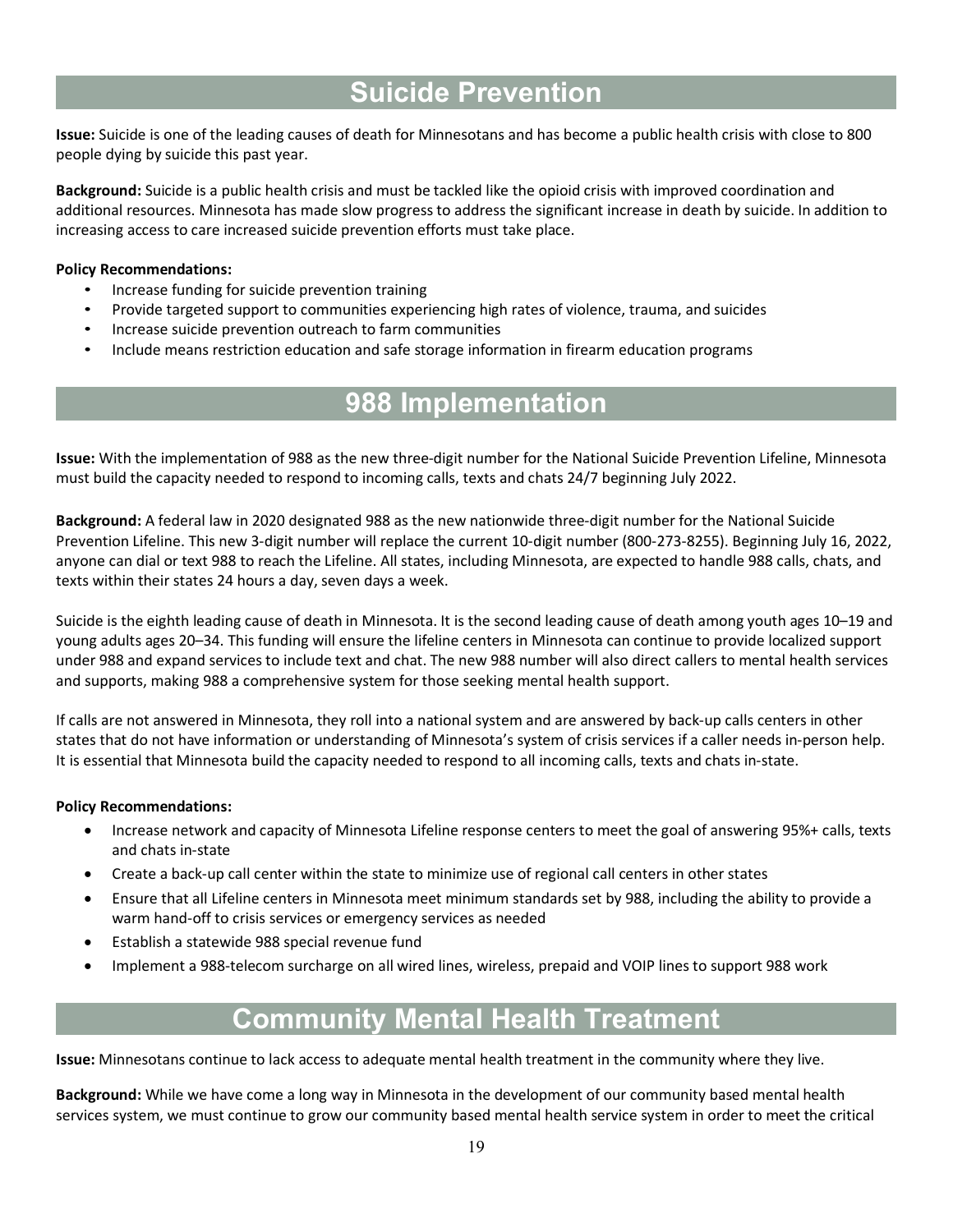mental health needs present in our communities. We know what works in the area of community based mental health services: earlier intervention services provided where Minnesotans with need for services are located and a continuum of care with transitions allowing individuals to move to levels of care that meet their changing levels and kinds of need.

#### **Policy Recommendations:**

- Increase funding for the community mental health system, including grant programs that support Assertive Community Treatment (ACT) teams, First Episode Psychosis programs, mental health crisis teams, and more
- Review the role of the county as the mental health authority
- Expand transportation options so that more people can be involved in the community

### **MA Reimbursement for Collaborative Care Management (CoCM) Codes**

**Issue:** Residents in MN with depression and anxiety have long had difficulties accessing care in a timely manner, outcomes have been poor and have not been improving, and folks with MA insurance have even a harder time getting in. The pandemic has increased the intensity of depression and anxiety, the numbers of Minnesotans needing treatment for depression and anxiety, and worsened access. Meanwhile, patient outcomes on MN Community Measurement's Depression Suite of Measures have failed to improve significantly.

**Background:** The Collaborative Care Model (CoCM) is the only behavioral health integration model with a clear base of evidence of more than 80 randomized control trials. CoCM has been proven to deliver better patient outcomes, faster; diverting people from crisis and resulting in cost savings. It has also been proven to reduce health inequities. In addition, the model delivers improved physician satisfaction (both primary care and specialist) and improved patient satisfaction, thus *achieving the quadruple aim*.

Medicare, commercial, and employer markets in MN reimburse for this high-value care, and Medicaid in 22 states also pays for CoCM. However, MN Medicaid does not. Specifically, in the majority of practice settings, Minnesota MA (and MNCare) only pay for a few of the necessary collaborative care services.

A group of more than two dozen mental health leaders, medical leaders and employers from across MN was convened by ICSI in 2021. The group resoundingly expressed that integrated behavioral health care in primary care, specifically CoCM, is a solution that must be expanded.

Because payer alignment is necessary to ensure economic viability for providers and patient access to care, one of the key findings of the multi-stakeholder group was: *"CoCM codes need to be covered by Medicaid in Minnesota."*

#### **Policy Recommendation:**

• Mandate that Minnesota Medical Assistance and MN Care pay for all necessary collaborative care services in all settings (CPT Codes 99492, 99493, 99494, and 99484, and corresponding G-Codes G0502, G0503, G0504, and G0507). The rates for all CoCM codes need to be set at a sustainable rate AND broadly publicize this fact and the details of the sustainable rate.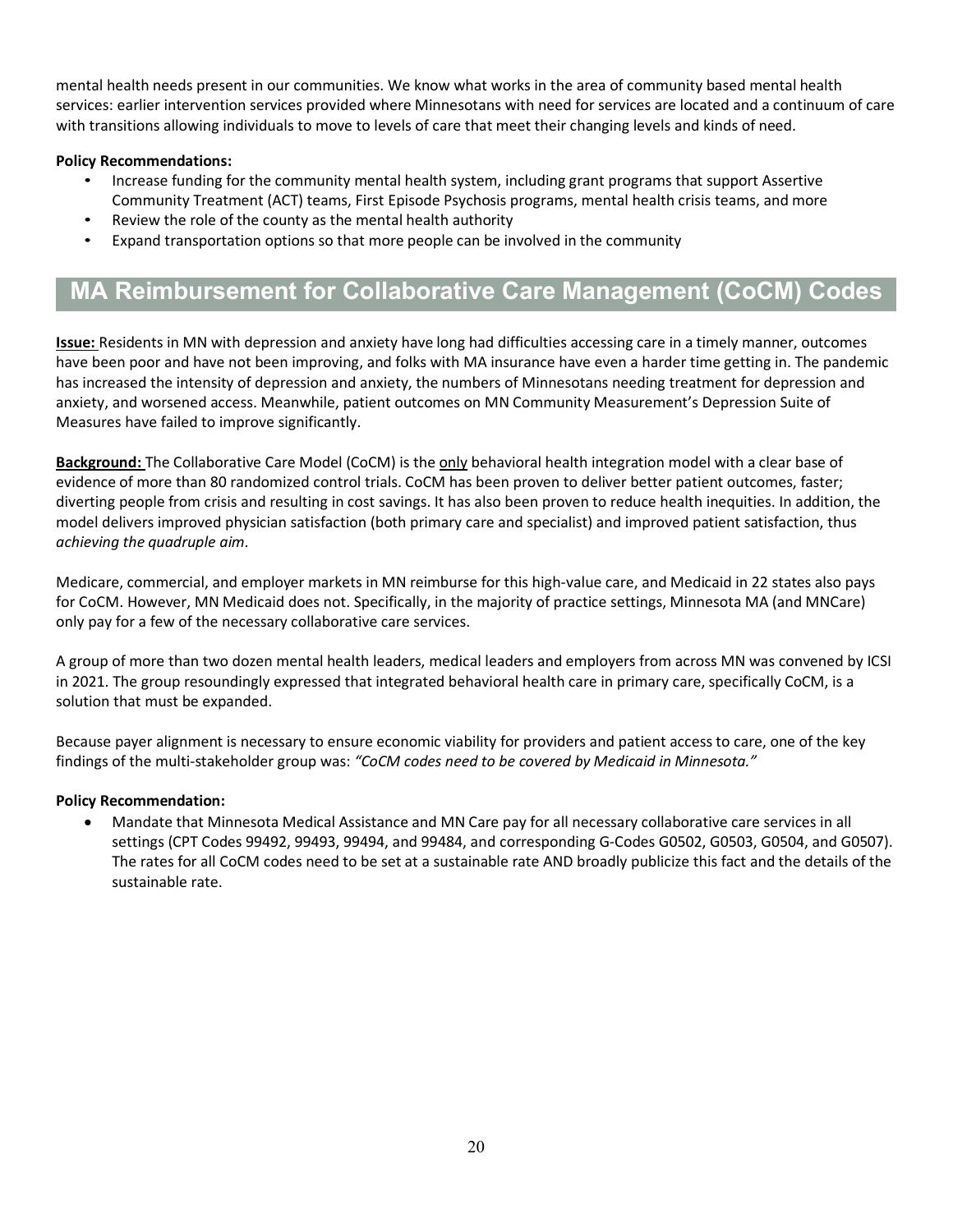# **CRIMINAL JUSTICE**

### **Competency Restoration**

**Issue:** Everyone charged with a crime in the United States has the right to a fair trial. If a person can't understand what's happening in court or work with their defense lawyer, they are legally incompetent - they cannot plead, be tried, or be sentenced. Right now, there is no law in Minnesota holding any agency responsible for restoring people to competency. The only directive is that people ruled incompetent will be referred for civil commitment (court ordered involuntary treatment). Civil commitment is a high legal standard – a person must be dangerous to themselves or others. Only about half of the people ruled incompetent will meet the commitment standard. The rest fall into a gap with no engagement or supervision except examinations every six months.

The number of cases where a defendant was examined for competency increased 73% from 2014 to 2018. Judicial branch spending rose 40% in that same period, topping off at over \$6 million spent in 2018 on forensic exams alone. Additionally, navigating the legal and mental health systems is difficult for anyone. Many people ruled incompetent have complex social needs and may be facing serious charges without any formal support system. The lack of clear directives, support for defendants, and community competency restoration programs is costing Minnesotans safety, money, and justice. Right now, we are all paying for a dysfunctional system - millions in inefficient court exams, civil commitments, and a revolving door of incarceration and re-arrest. The impact is missed opportunities to engage treatment, reduce crime, and experience recovery for thousands of Minnesotans.

**Background:** In 2013 the Legislature passed the "48 hour" law. The law requires DHS to admit people from jail who have been civilly committed to Anoka Metro Regional Treatment Center (AMRTC) within 48 hours of the order. As the number of people found incompetent to stand trial increased year over year, it caused an incredible strain on DHS's ability to serve people in the community. DHS took on the responsibility to not only treat people at AMRTC but work to restore their competency before provisionally discharging them. To serve more people in the community, DHS decided in 2018 that they would treat patients to stability but would no longer wait for people found incompetent to be legally restored before provisionally discharging them. With no directives in the law and no community programs, the issue persisted but now includes people who did not meet the commitment standard *and* people discharged from AMRTC.

In 2019, the legislature created the Community Competency Restoration Task Force with 25 members representing the criminal legal system, the mental health system, Minnesota counties, and people with lived experience. After a year and a half of research and diligent problem solving, the task force's final report makes recommendations to build a full continuum of competency services, update the competency procedures, and continue to build the mental health system to increase prevention and diversion.

- Create a process in statute directing defendants found incompetent to a continuum of competency restoration services in inpatient, community, and jail settings.
- Create and fund a continuum of community competency restoration programs that can flexibly be implemented in community hospitals, residential facilities, outpatient programs, and jails.
- Update timelines from the current Rule 20 process to reduce the time defendants remain in the system and use court resources more efficiently.
- Update the process to be more person-centered including more opportunities for diversion, mental health courts, and engagement in voluntary treatment.
- Create Forensic Navigator positions as liaisons between the court and mental health systems to coordinate treatment and assistance, promote education and collaboration, and even provide competency restoration education directly.
- Build the mental health system to prevent criminal involvement and provide adequate access to care throughout the legal system, especially mental health care in jails.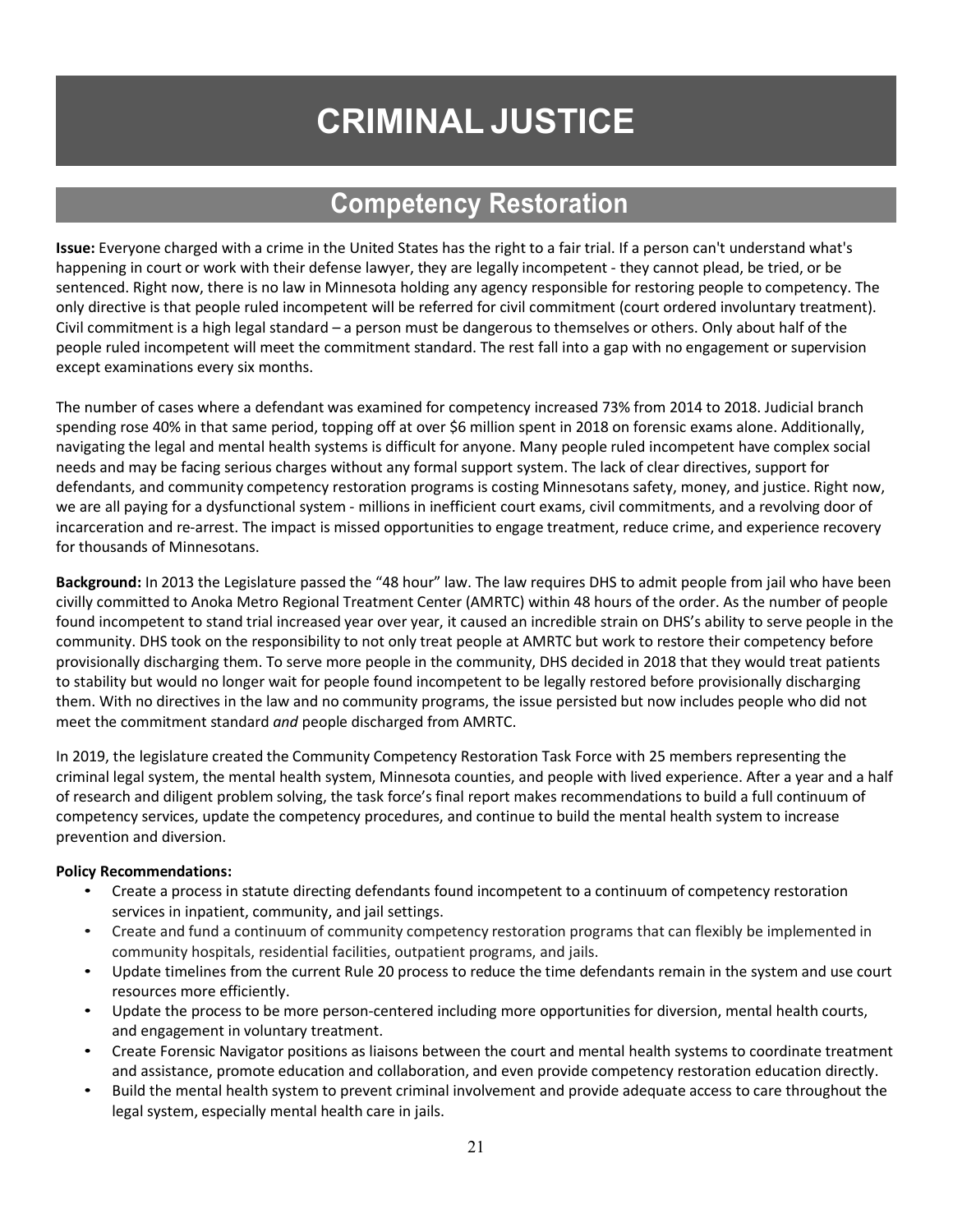### **Criminal Justice**

**Issue:** Recent data from the Department of Justice shows that over half of the adults incarcerated in prisons and jails experience mental illnesses, and around 70% of juveniles have a diagnosable mental health condition. While we work to build our mental health system, people with mental illnesses remain disproportionately vulnerable to harmful law enforcement encounters and involvement in the criminal legal system. Minnesotans need more access to adequate mental health treatment at every point in the justice system, and trauma-informed professionals from law enforcement and jails, to courts, prisons, and reentry. Decriminalizing mental illnesses not only saves resources in the long term, but it saves lives and promotes safety and justice for all Minnesotans.

**Background:** Last year, Travis' Law passed requiring 911 to work with mobile mental health crisis teams across the state. As the work to implement Travis' Law is ongoing, there are many other ways to improve responses to people in crisis. The community needs clarity and coordination from the various responses being offered right now by clearly distinguishing mobile crisis teams, co-responders, mental health units, and embedded mental health professionals in law enforcement agencies. The legislature must also ensure that the mental health of law enforcement officers is a priority through wellness programs and annual counseling sessions.

If a person with a mental illness is taken to jail, the care they receive can vary greatly from facility to facility during an incredibly vulnerable time. Being arrested and booked into jail is a frightening and isolating experience. On top of the emotional impact, people in jail can lose access to important medications, assistance programs, employment, and supportive connections. Promoting recovery over punishment means reducing barriers to people getting the help they need, even in correctional settings. One simple way to increase access to help is making phone calls to case managers and mental health professionals from jail be free. Jails should also be incentivized to contract with community providers so there is a continuum of care at booking and discharge. Additionally, more resources are needed for jail social workers and training for staff.

The juvenile justice system also needs significant reforms, and the legislature must address the impacts of incarceration on children and families. Minnesota still has a mandatory life without parole sentence for juveniles and outdated laws treat young children the same as teenagers and create barriers to recovery long after a juvenile charge is resolved. The juvenile system also needs a centralized data collection system to better address racial disparities. Recent research from the University of Minnesota showed that over half of all adults incarcerated in Minnesota jails and prisons are caretakers of minor children. Further research has shown that children with incarcerated parents are more likely to be involved in the juvenile system and face negative outcomes in health, education, and social life down the road. Children and families need resources to connect with their loved ones and prevent generational cycles of incarceration.

- Create incentives to contract with local community mental health providers to offer mental health services in jail and continuum of care upon release
- Ensure and expand mental health care in jails including: access to ITV, broad lists of prescription medications, mental health treatment, and appropriate health staff to involuntarily administer medications
- Provide resources for officer wellness programs following best practice for first responders to get help
- Review critical incident debriefing practices to follow trauma-informed best practices
- Create a centralized database for the juvenile justice system
- Reform sentencing and record keeping laws to reduce harmful collateral consequences
- Provide resources for families with incarcerated loved ones including increased quality visitation for children
- Make calls from jail to mental health providers and case managers free for prisoners
- Make calls and video communication from prisons to family members free
- Create and fund effective alternatives to incarceration for juveniles
- Fund more family support staff in the Department of Corrections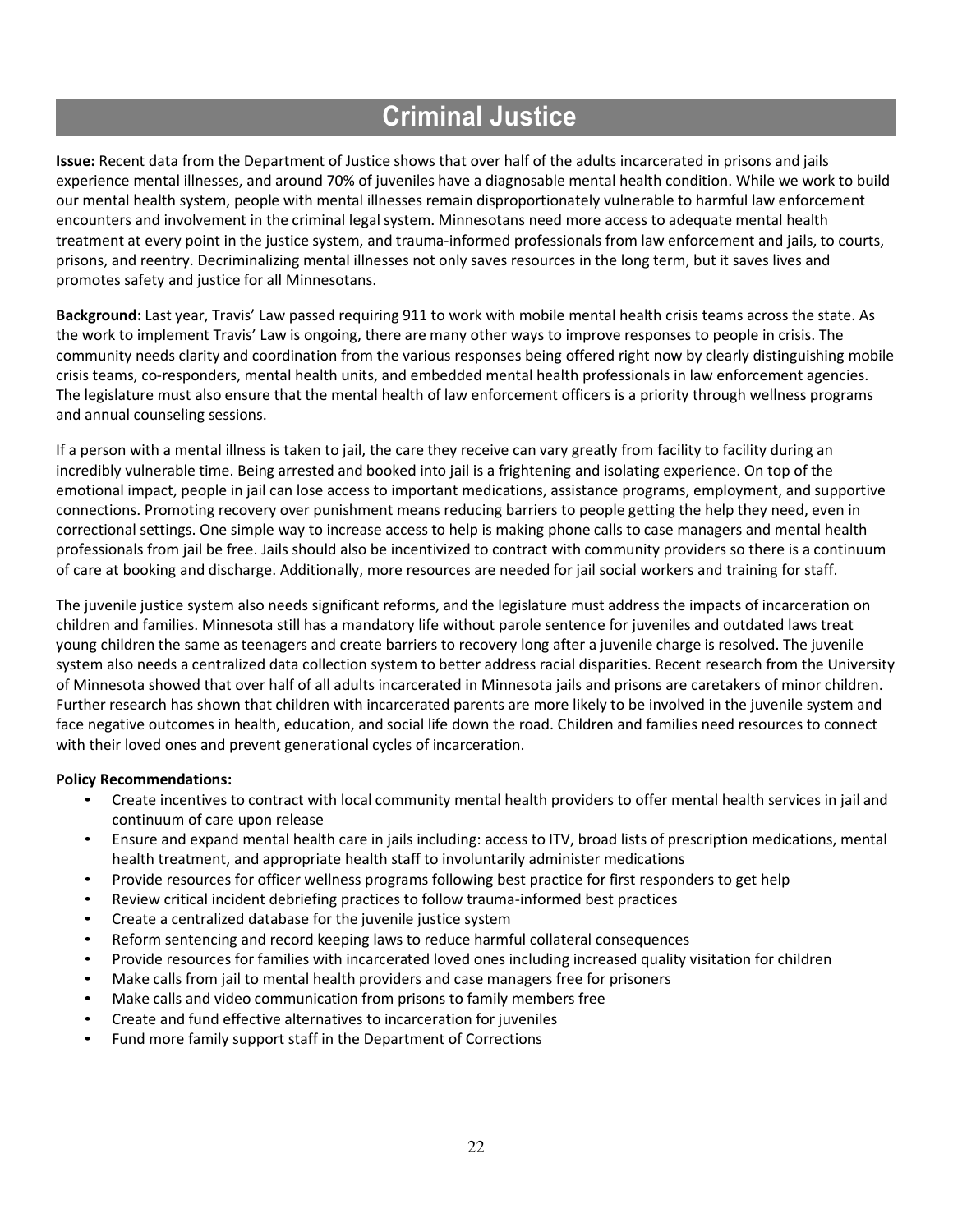### **Prison and Probation**

**Issue:** People with mental illnesses need support and treatment while in prison and serving sentences under community supervision. 95% of incarcerated people in Minnesota will reenter the community. Prisons need more mental health professionals and trauma informed practices to ensure that people can reenter the community with stability and safety. Minnesota also faces a dire need for resources in community supervision, from workforce to adequate treatment options to ensure people are successful as they serve their sentences. Startling data from the Department of Corrections last year showed thousands of people are being released from prison into unsheltered homelessness each year.

**Background:** Minnesota prisons do not have enough resources to meet the mental health treatment needs of prisoners. On top of this shortage of resources, many people are returned to prison for less than 90 days for technical probation violations, where they will not be engaged in programming for such a short sentence. Thus, many people are removed from their community where they may be working, engaging treatment, and supporting families and are returned to prison on small violations with no support, risking loss of treatment, employment, and housing. Minnesota must prioritize resources to people who are on community supervision to ensure that they are successful in the community and to relieve the strain on the needs of the prison population.

- Increase staffing levels for mental health and substance use disorder treatment staff
- Increase funding for mental health services
- Place fewer conditions on eligibility for mental health services in prison
- Increase diversion of technical-violators, lower-risk-level, non-violent offenders out of the prison and jail systems and into community based alternatives to incarceration; these programs are associated with much better life outcomes, and greater reductions in recidivism and relapse rates compared to correctional programming in institutions
- Increase the use of evidence-based practices for criminal justice involved persons in community programs and services, that increase social capital, resiliency factors, and life skills and decrease recidivism and relapse rates of offenders diverted to or released to the community
- Reserve the limited capacity of the prison and jail system for high risk level offenders who are a threat to public safety; and de-carcerate through available release options
- Provide transitional services to these target populations so that they are eligible for benefits, are assessed for treatment needs, and connected with community providers and supports before and upon release
- Create personalized incentive plans for prisoners to earn early release and reinvest the money saved into community services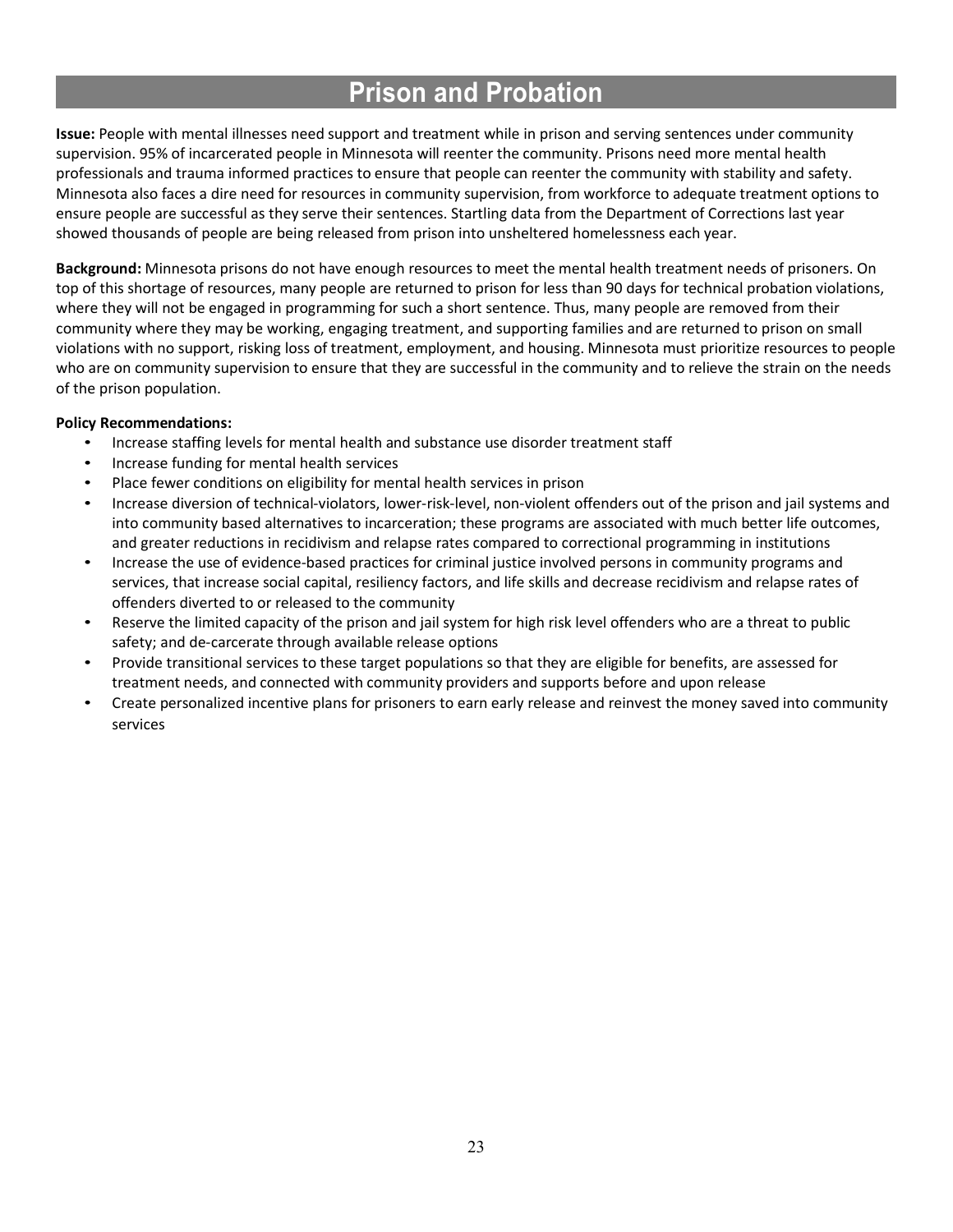# **OTHER ISSUES**

### **Coordinated Care in Integrated and Culturally Diverse HealthSettings**

**Issue:** Better information at the point of care leads to better healthcare outcomes. Individuals with mental illness often receive poorly integrated care because they receive services in multiple settings. Widespread use of the Encounter Alert Service by community providers would improve access to information and improve care coordination.

**Background:** Hospitals and community providers have the capacity to communicate safely and securely about changes to patient status using the Encounter Alert Service (admissions, discharges, transfers.) This service can improve care for individuals with mental illness by drawing on the most up-to-date information. Use of this system can improve care coordination and reduce costs, especially related to re-hospitalizations.

If community providers are included to the fullest extent in this service, case managers and other mental health providers can get an alert when someone is about to be discharged so that immediate follow up can occur. Unfortunately few community providers have been brought into this system. While all of the major health systems have electronic health records, most of the systems do not communicate with one another, nor do they communicate with community providers. Some of the ensuing problems can be alleviated by robust use of the Encounter Alert Service. We need to require health systems to participate in the Alert Service and for them to share that information with community providers.

#### **Policy recommendations:**

- Require health systems to share encounter alerts with community providers
- Direct DHS to extend the Encounter Alert Service to all community providers

### **Cannabis Legalization**

**Issue:** There are significant risks with the legalization of recreational cannabis.

**Background:** Legalization of recreational cannabis is being discussed in the Minnesota Legislature with increasing frequency and many enticing fiscal and ideological incentives are pushing a national trend toward legalization. Not least among these is the important work to decriminalize cannabis and right the wrongs of the past by expunging cannabis related convictions. While the MHLN believes cannabis use should be decriminalized, when it comes to full blown legalization of recreational cannabis, Minnesota must move forward cautiously. The MHLN has significant concerns about legalizing recreational cannabis.

The MHLN is particularly concerned about the connection between cannabis use and psychosis among young people, the impact of cannabis use on the developing adolescent brain, memory and cognitive impairment, and the risks to fetal development when the mother is using cannabis.

While the MHLN has many concerns with the legalization of recreational cannabis, we acknowledge the significant racial disparities associated with the war on drugs. The burden of a felony conviction affects people long after their involvement in the criminal justice system through discrimination in employment, housing, and civic involvement. Incarceration for such lowlevel drug offenses comes at great cost to individuals, families, and taxpayers.

#### **Policy Recommendations:**

If recreational cannabis is to be legalized, the MHLN recommends that these considerations be prioritized:

- Increase investments in our mental health and substance abuse treatment system
- Increase investments in first episode psychosis programs.
- Invest in research and data collection on the effects of cannabis use prior to legalization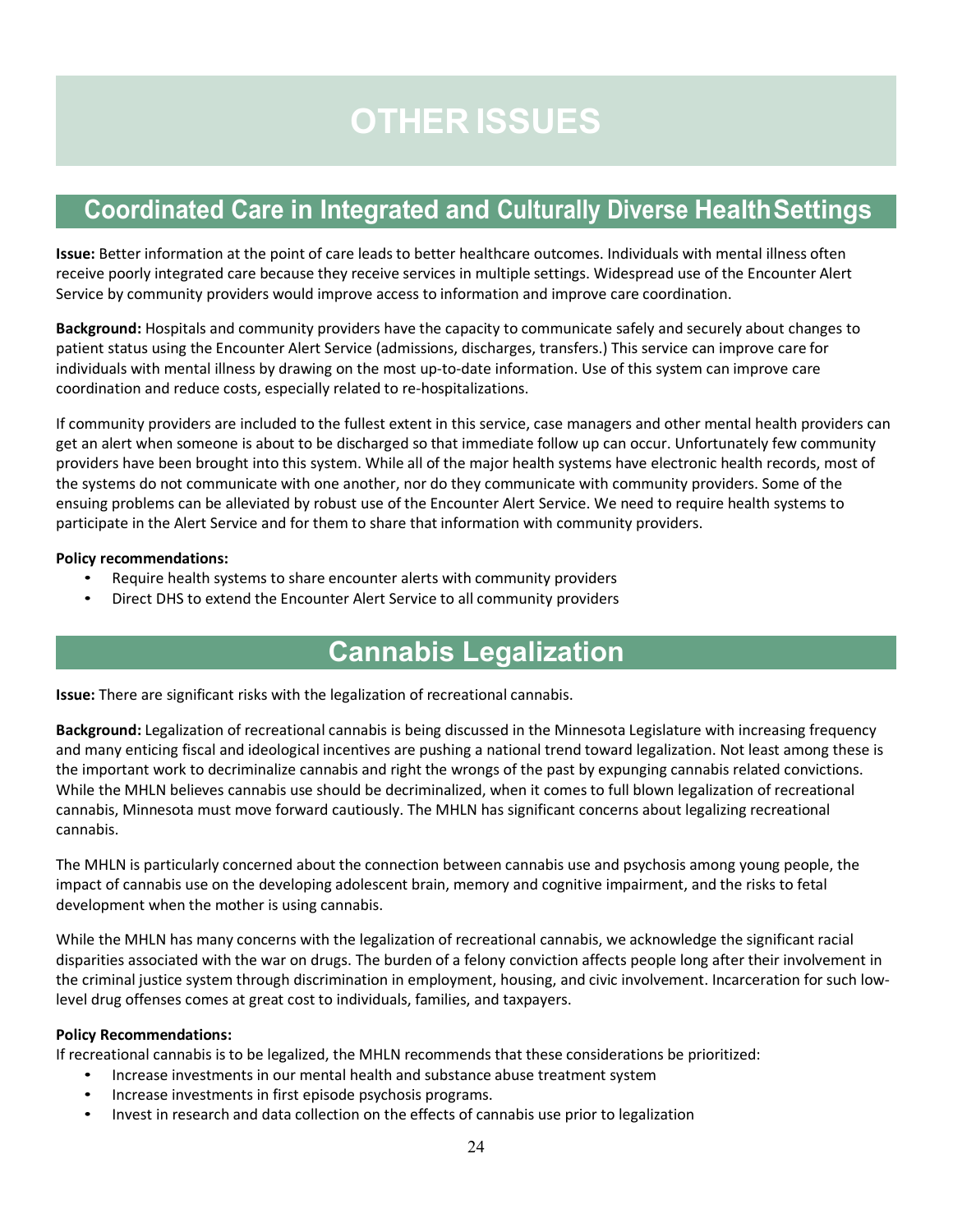- Invest in systems to monitor the effects of legalization on education, car accidents, homelessness, pregnancy, and other psychosocial factors
- Raise the age of purchase to 25, due to the adverse effects of cannabis use on the developing adolescent brain
- Invest in providing education to youth and families on the possible adverse effects of cannabis use, especially for families with histories of serious mental illnesses
- Restrict and regulate marketing strategies that target vulnerable people
- Invest in public health labels warning about potency and the risks involved in using cannabis
- Increase investments in cultural competency and implicit bias education, particularly around cannabis use and criminal justice

### **Establishment of License for Behavior Analysts**

**Issue:** There is a significant shortage of Behavior Analysts in Minnesota. Currently there are 250, while over 1,500 are needed just to serve people with autism (let alone people with other disabilities).

**Background:** While Board Certified Behavior Analysts are mentioned in Minnesota Statute in eight places, they are currently practicing without a licensing board to oversee them. Behavior Analysts serve individuals in their homes, clinical settings, adult residential settings, and schools. Proposed legislation establishes a license for professionals in Applied Behavior Analysis (ABA) under the Board of Psychology. This will ensures that the credential is used by licensed professionals meeting rigorous standards, and licensing reduces the likelihood of misuse of behavioral principles and practices by people with insufficient training

Licensing Behavior Analysts in Minnesota will have the effect of increasing the number of Behavior Analysts providing services here, as it has in the 31 other states who have already licensed this profession. More Behavior Analysts will increase access to services and lead to better outcomes for people seeking ABA services.

#### **Policy Recommendation:**

• Establishes a license for professionals in Applied Behavior Analysis (ABA) under the Board of Psychology.

### **Access to Tobacco Dependence Treatment**

**Issue:** There are barriers to accessing tobacco dependence treatment for Medical Assistance and MinnesotaCare enrollees.

**Background:** Individuals living with mental illness and substance use disorders are disproportionately impacted by the harms of commercial tobacco. They are more dependent on tobacco, smoke more heavily and are more likely to die from tobaccorelated illness than from their mental health or substance use conditions. Seventy-five percent of adults living with serious mental illness and substance use disorders want to quit smoking, but only 40 percent of Minnesota's mental health treatment facilities and 31 percent of substance use disorder treatment programs offer tobacco treatment. This lack of treatment availability is due, in part, to inadequate insurance coverage for treatment and lack of reimbursement for providers.

Medical Assistance and MinnesotaCare coverage for tobacco dependence counseling and medications includes barriers such as prior authorization requirements. Coverage also changes from year to year and has, in the past, included other barriers such as requirements to try one medication before another will be covered and annual limits on the number of medicationsupported quit attempts. Additionally, many qualified providers (e.g. mental health professionals and alcohol and drug counselors) are not able to be reimbursed for delivering tobacco dependence counseling.

Barrier-free coverage and adequate reimbursement policies are necessary to ensure commercial tobacco users can access the treatment they need.